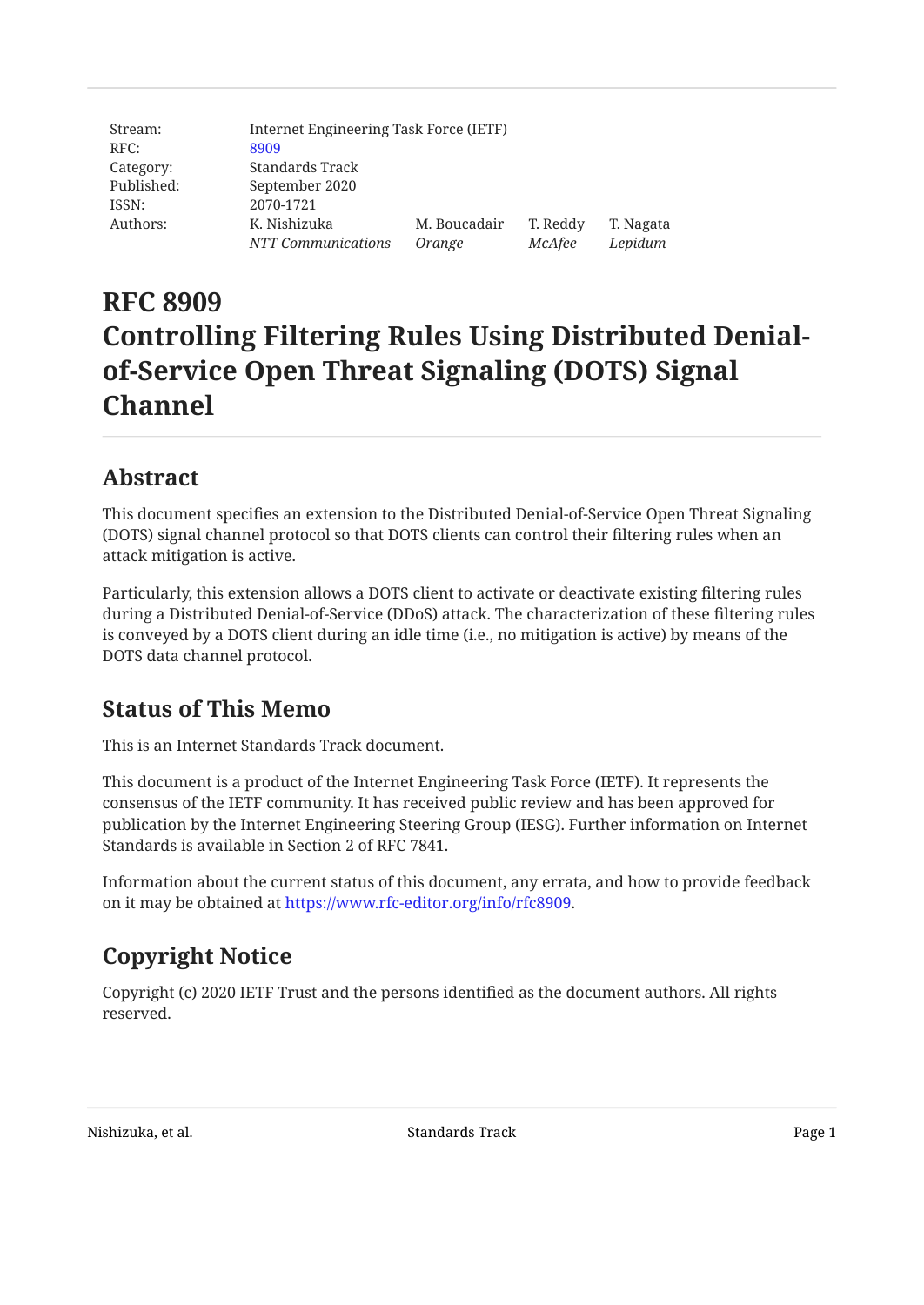This document is subject to BCP 78 and the IETF Trust's Legal Provisions Relating to IETF Documents (<https://trustee.ietf.org/license-info>) in effect on the date of publication of this document. Please review these documents carefully, as they describe your rights and restrictions with respect to this document. Code Components extracted from this document must include Simplified BSD License text as described in Section 4.e of the Trust Legal Provisions and are provided without warranty as described in the Simplified BSD License.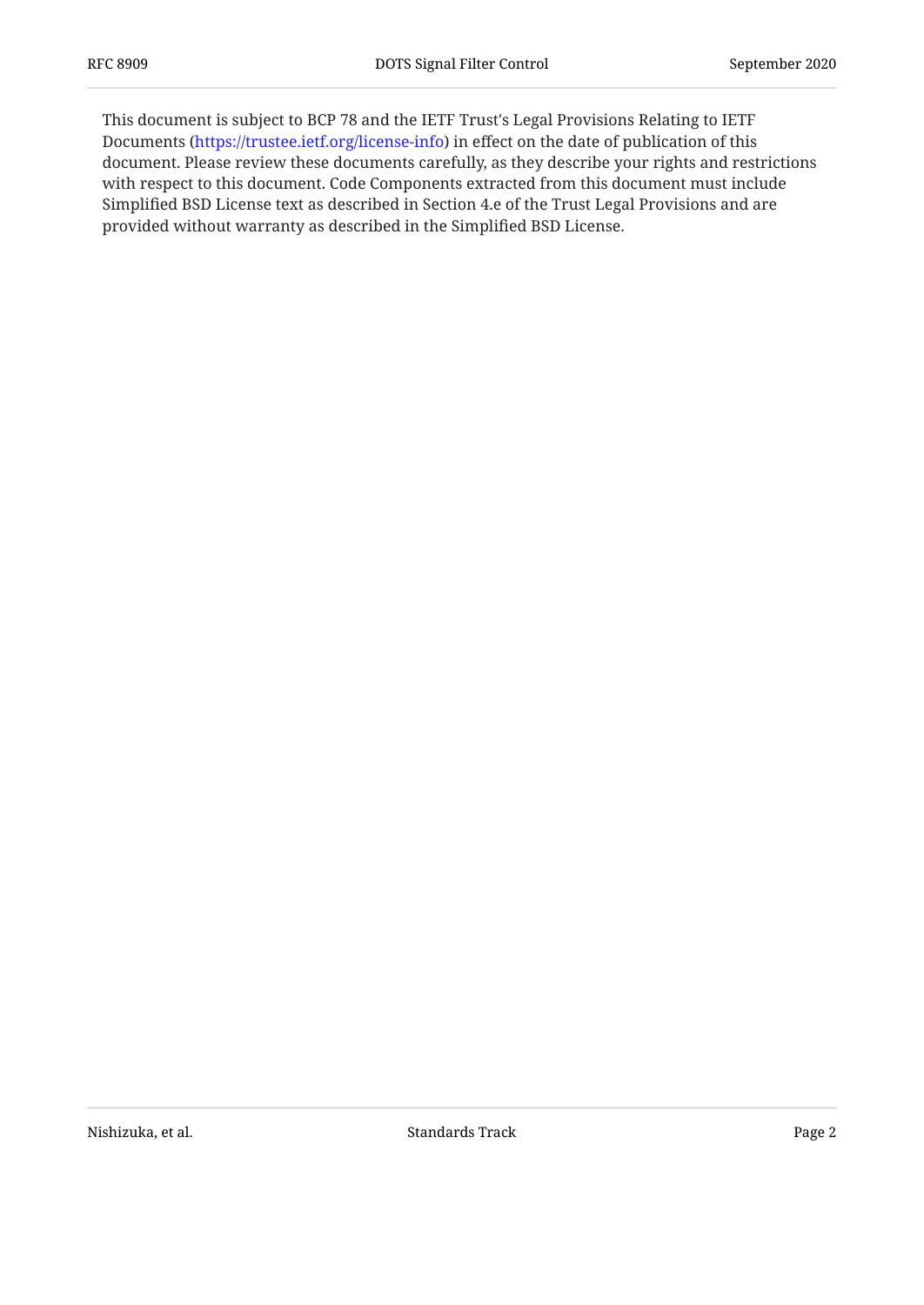## <span id="page-2-0"></span>**[Table of Contents](#page-2-0)**

- [1.](#page-3-0) [Introduction](#page-3-0)
	- [1.1.](#page-3-1) [The Problem](#page-3-1)
	- [1.2.](#page-4-0) [Controlling Filtering Rules Using DOTS Signal Channel](#page-4-0)
- [2.](#page-4-1) [Terminology](#page-4-1)
- [3.](#page-5-0) [Controlling Filtering Rules of a DOTS Client](#page-5-0)
	- [3.1.](#page-5-1) [Binding DOTS Data and Signal Channels](#page-5-1)
	- [3.2.](#page-5-2) [DOTS Signal Channel Extension](#page-5-2)
		- [3.2.1.](#page-5-3) [Parameters and Behaviors](#page-5-3)
		- [3.2.2.](#page-8-0) [DOTS Signal Filtering Control Module](#page-8-0)
			- [3.2.2.1.](#page-8-1) [Tree Structure](#page-8-1)
			- [3.2.2.2.](#page-8-2) [YANG Module](#page-8-2)
- [4.](#page-11-0) [Some Examples](#page-11-0)
	- [4.1.](#page-12-0) Confl[ict Handling](#page-12-0)
	- [4.2.](#page-15-0) [On-Demand Activation of an Accept-List Filter](#page-15-0)
	- [4.3.](#page-17-0) [DOTS Servers/Mitigators Lacking Capacity](#page-17-0)
- [5.](#page-21-0) [IANA Considerations](#page-21-0)
	- [5.1.](#page-21-1) [DOTS Signal Channel CBOR Mappings Registry](#page-21-1)
	- [5.2.](#page-21-2) [DOTS Signal Filtering Control YANG Module](#page-21-2)
- [6.](#page-22-0) [Security Considerations](#page-22-0)
- [7.](#page-22-1) [References](#page-22-1)
	- [7.1.](#page-22-2) [Normative References](#page-22-2)
	- [7.2.](#page-23-0) [Informative References](#page-23-0)

[Acknowledgements](#page-24-0)

[Authors' Addresses](#page-24-1)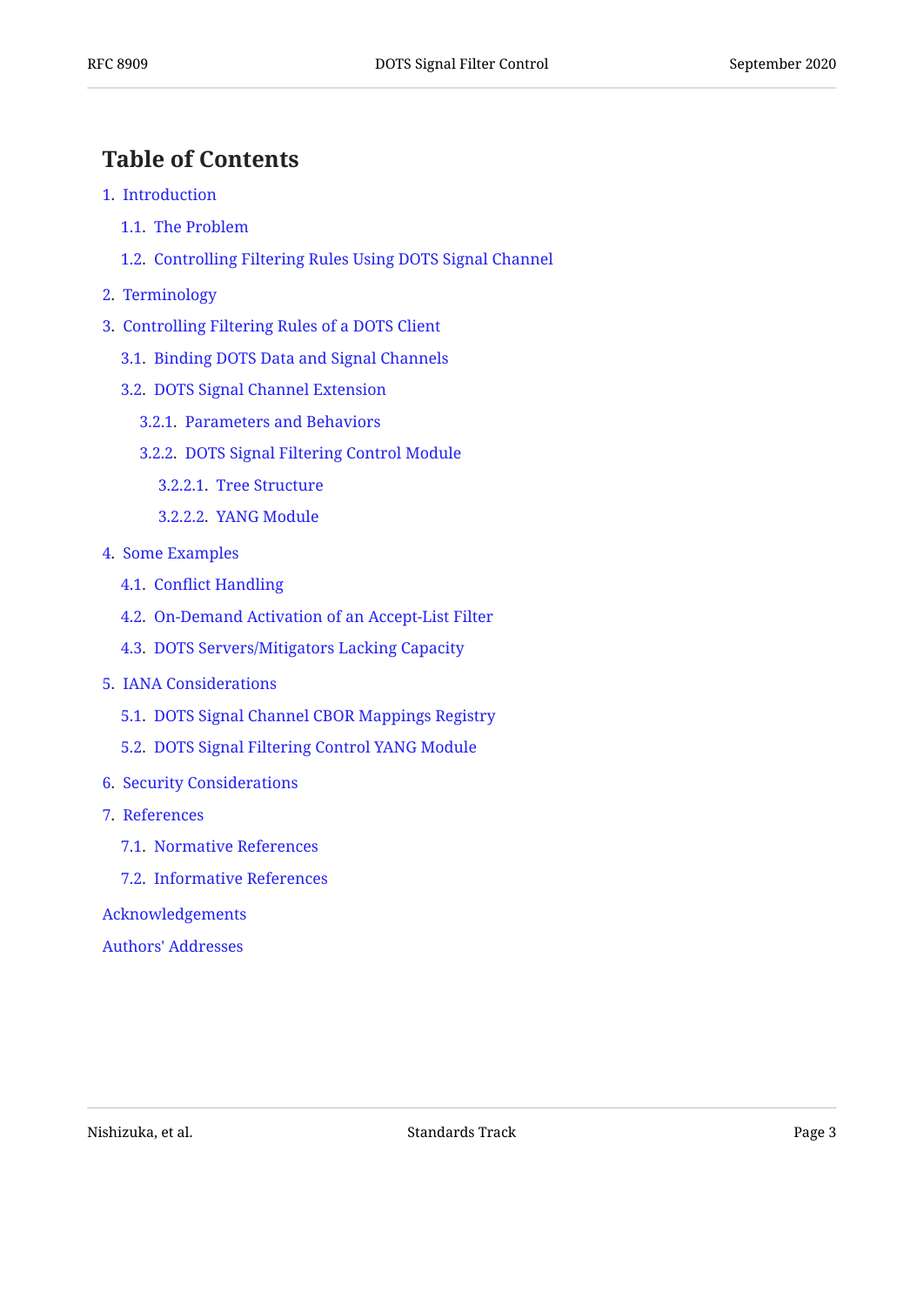## <span id="page-3-1"></span><span id="page-3-0"></span>**[1. Introduction](#page-3-0)**

#### **[1.1. The Problem](#page-3-1)**

In the Distributed Denial-of-Service Open Threat Signaling (DOTS) architecture [\[DOTS-ARCH\]](#page-23-1), DOTS clients and servers communicate using both a signal channel protocol [RFC8782] and a data channel protocol [RFC8783].

The DOTS data channel protocol [RFC8783] is used for bulk data exchange between DOTS agents to improve the coordination of parties involved in the response to a Distributed Denial-of-Service (DDoS) attack. Filter management is one of its tasks, which enables a DOTS client to retrieve the filtering capabilities of a DOTS server and to manage filtering rules. Typically, these filtering rules are used for dropping or rate-limiting unwanted traffic, and permitting accept-listed traffic.

The DOTS signal channel protocol [RFC8782] is designed to be resilient under extremely hostile network conditions and provides continued contact between DOTS agents even as DDoS attack traffic saturates the link. The DOTS signal channel can be established between two DOTS agents prior to or during an attack. At any time, the DOTS client may send mitigation requests (as per [Section 4.4](https://www.rfc-editor.org/rfc/rfc8782#section-4.4) of [\[RFC8782](#page-23-2)]) to a DOTS server over the active signal channel. While mitigation is active, the DOTS server periodically sends status messages to the DOTS client, including basic mitigation feedback details. In case of a massive DDoS attack that saturates the incoming link(s) to the DOTS client, all traffic from the DOTS server to the DOTS client will likely be dropped. However, the DOTS server may still receive DOTS messages sent from the DOTS client over the signaling channel thanks to the heartbeat requests keeping the channel active (as described in ). [Section 4.7](https://www.rfc-editor.org/rfc/rfc8782#section-4.7) of [\[RFC8782](#page-23-2)]

Unlike the DOTS signal channel protocol, the DOTS data channel protocol is not expected to deal with attack conditions. As such, an issue that might be encountered in some deployments is when filters installed by means of the DOTS data channel protocol may not function as expected during DDoS attacks or, worse, exacerbate an ongoing DDoS attack. In such conditions, the DOTS data channel protocol cannot be used to change these filters, which may complicate DDoS mitigation operations [INTEROP].

A typical case is a conflict between filtering rules installed by a DOTS client and the mitigation actions of a DDoS mitigator. Consider, for instance, a DOTS client that configures during 'idle' time (i.e., no mitigation is active) some filtering rules using the DOTS data channel protocol to permit traffic from accept-listed sources. However, during a volumetric DDoS attack, the DDoS mitigator identifies the source addresses/prefixes in the accept-listed filtering rules are attacking the target. For example, an attacker can spoof the IP addresses of accept-listed sources to generate attack traffic, or the attacker can compromise the accept-listed sources and program them to launch a DDoS attack.

[[RFC8782\]](#page-23-2) is designed so that the DDoS server notifies the above conflict to the DOTS client (that is, the 'conflict-cause' parameter set to 2 (Conflicts with an existing accept-list)), but the DOTS client may not be able to withdraw the accept-list rules during the attack period due to the high-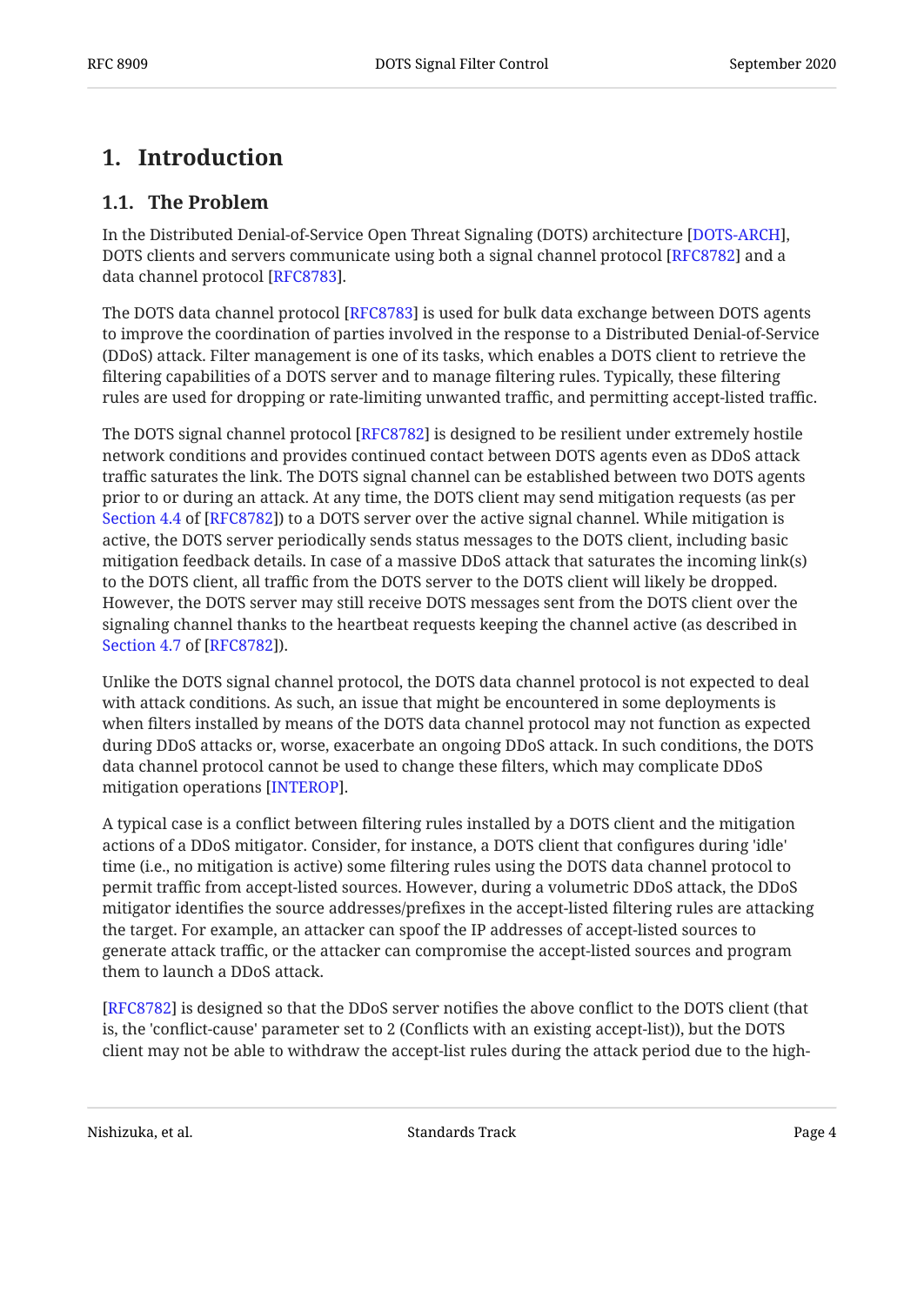volume attack traffic saturating the inbound link to the DOTS client domain. In other words, the DOTS client cannot use the DOTS data channel protocol to withdraw the accept-list filters when a DDoS attack is in progress.

### <span id="page-4-0"></span>**[1.2. Controlling Filtering Rules Using DOTS Signal Channel](#page-4-0)**

This specification addresses the problems discussed in [Section 1.1](#page-3-1) by adding a capability for managing filtering rules using the DOTS signal channel protocol, which enables a DOTS client to request the activation (or deactivation) of filtering rules during a DDoS attack. Note that creating these filtering rules is still the responsibility of the DOTS data channel [[RFC8783\]](#page-23-3).  $\,$ 

The DOTS signal channel protocol is designed to enable a DOTS client to contact a DOTS server for help even under severe network congestion conditions. Therefore, extending the DOTS signal channel protocol to manage the filtering rules during an attack will enhance the protection capability offered by DOTS protocols.

Note: The experiment at the IETF 103 hackathon [INTEROP] showed that even when the inbound link is saturated by DDoS attack traffic, the DOTS client can signal mitigation requests using the DOTS signal channel over the saturated link.

Conflicts that are induced by filters installed by other DOTS clients of the same domain are not discussed in this specification.

An augmentation to the DOTS signal channel YANG module is defined in [Section 3.2.2](#page-8-0).

Sample examples are provided in [Section 4,](#page-11-0) in particular:

- $\bullet$  [Section 4.1](#page-12-0) illustrates how the filter control extension is used when conflicts with Access Control Lists (ACLs) are detected and reported by a DOTS server.
- $\bullet$  [Section 4.2](#page-15-0) shows how a DOTS client can instruct a DOTS server to safely forward some specific traffic in 'attack' time.
- $\bullet$  [Section 4.3](#page-17-0) shows how a DOTS client can react if the DDoS traffic is still being forwarded to the DOTS client domain even if mitigation requests were sent to a DOTS server.

<span id="page-4-1"></span>The JavaScript Object Notation (JSON) encoding of YANG-modeled data [[RFC7951\]](#page-23-5) is used to illustrate the examples.

### **[2. Terminology](#page-4-1)**

The key words "MUST", "MUST NOT", "REQUIRED", "SHALL", "SHALL NOT", "SHOULD", "SHOULD <code>NOT",</code> "<code>RECOMMENDED", "NOT RECOMMENDED", "MAY", and "OPTIONAL" in this document are to</code> be interpreted as described in BCP 14 [RFC2119] [RFC8174] when, and only when, they appear in all capitals, as shown here.

The reader should be familiar with the terms defined in [RFC8612].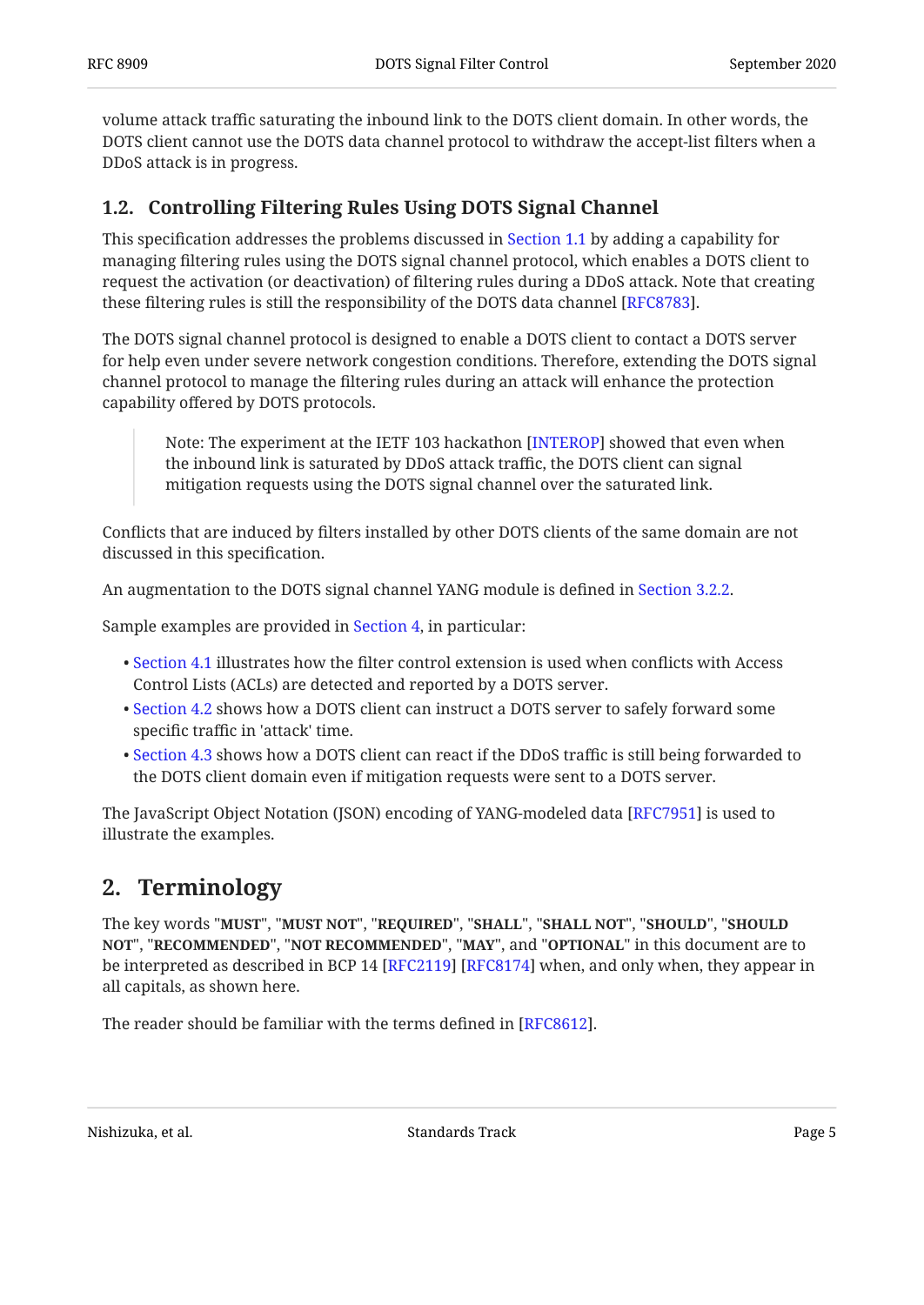<span id="page-5-0"></span>The terminology for describing YANG modules is defined in [RFC7950]. The meaning of the symbols in the tree diagram is defined in [RFC8340].

## <span id="page-5-1"></span>**[3. Controlling Filtering Rules of a DOTS Client](#page-5-0)**

### **[3.1. Binding DOTS Data and Signal Channels](#page-5-1)**

The filtering rules eventually managed using the DOTS signal channel protocol are created a priori by the same DOTS client using the DOTS data channel protocol. Managing conflicts with filters installed by other DOTS clients of the same domain is out of scope.

As discussed in Section 4.4.1 of [RFC8782], a DOTS client must use the same 'cuid' for both the DOTS signal and data channels. This requirement is meant to facilitate binding DOTS channels used by the same DOTS client.

The DOTS signal and data channels from a DOTS client may or may not use the same DOTS server. Nevertheless, the scope of the mitigation request, alias, and filtering rules are not restricted to the DOTS server but to the DOTS server domain. To that aim, DOTS servers within a domain are assumed to have a mechanism to coordinate the mitigation requests, aliases, and filtering rules to coordinate their decisions for better mitigation operation efficiency. The exact details about such a mechanism is out of the scope of this document.

A filtering rule controlled by the DOTS signal channel is identified by its ACL name ( [Section 4.3](https://www.rfc-editor.org/rfc/rfc8782#section-4.3) of [[RFC8782\]](#page-23-2)). Note that an ACL name unambiguously identifies an ACL bound to a DOTS client, but the same name may be used by distinct DOTS clients.

The activation or deactivation of an ACL by the DOTS signal channel overrides the 'activationtype' (defined in Section 4.3 of [RFC8783]) a priori conveyed with the filtering rules using the DOTS data channel protocol.

Once the attack is mitigated, the DOTS client may use the data channel to control the 'activationtype' (e.g., revert to a default value) of some of the filtering rules controlled by the DOTS signal channel or delete some of these filters. This behavior is deployment specific.

### <span id="page-5-3"></span><span id="page-5-2"></span>**[3.2. DOTS Signal Channel Extension](#page-5-2)**

#### **[3.2.1. Parameters and Behaviors](#page-5-3)**

Thisspecification extends the mitigation request defined in Section 4.4.1 of [RFC8782] to convey the intended control of configured filtering rules. Concretely, the DOTS client conveys the 'acl-list' attribute with the following sub-attributes in the Concise Binary Object Representation (CBOR) body of a mitigation request (see the YANG structure in [Section 3.2.2.1\)](#page-8-1):

acl-name: A name of an access list defined using the DOTS data channel ([Section 4.3](https://www.rfc-editor.org/rfc/rfc8783#section-4.3) of [[RFC8783\]](#page-23-3)) that is associated with the DOTS client.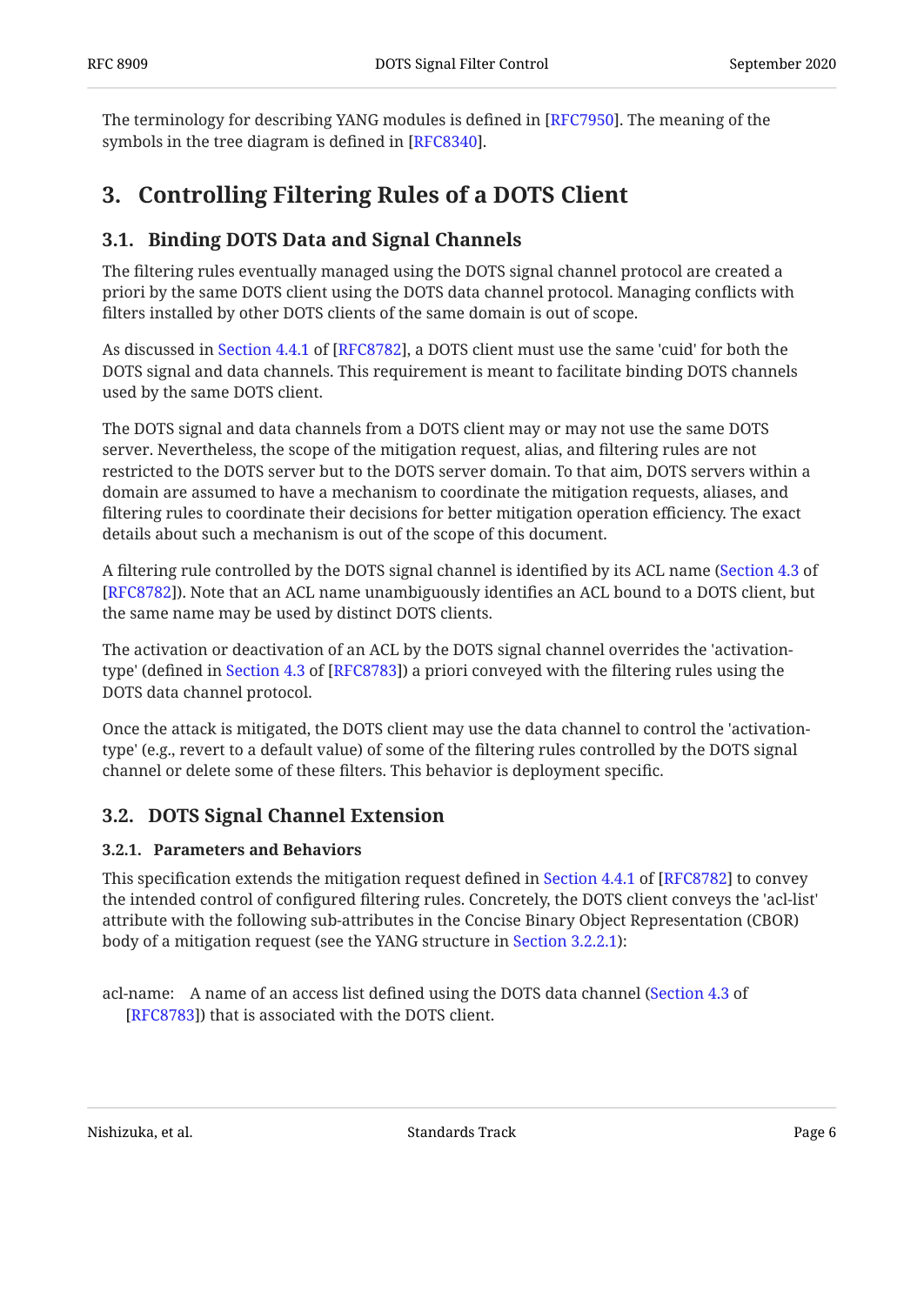As a reminder, an ACL is an ordered list of Access Control Entries (ACEs). Each ACE has a list of match criteria and a list of actions [[RFC8783\]](#page-23-3). The list of configured ACLs can be retrieved using the DOTS data channel during 'idle' time.

This is a mandatory attribute when 'acl-list' is included.

activation-type: An attribute indicating the activation type of an ACL overriding the existing 'activation-type' installed by the DOTS client using the DOTS data channel.

As a reminder, this attribute can be set to 'deactivate', 'immediate', or 'activate-whenmitigating' as defined in [RFC8783].

Note that both 'immediate' and 'activate-when-mitigating' have an immediate effect when a mitigation request is being processed by the DOTS server.

This is an optional attribute.

By default, ACL-related operations are achieved using the DOTS data channel protocol when no attack is ongoing. DOTS clients **MUST NOT** use the filtering control over the DOTS signal channel in 'idle' time; such requests **MUST** be discarded by DOTS servers with 4.00 (Bad Request).

During an attack time, DOTS clients may include 'acl-list', 'acl-name', and 'activation-type' attributes in a mitigation request. This request may be the initial mitigation request for a given mitigation scope or a new one overriding an existing request. In both cases, a new 'mid' **MUST** be used. Nevertheless, it is **NOT RECOMMENDED** to include ACL attributes in an initial mitigation request for a given mitigation scope or in a mitigation request adjusting the mitigation scope. This recommendation is meant to avoid delaying attack mitigations because of failures to process ACL attributes.

As the attack evolves, DOTS clients can adjust the 'activation-type' of an ACL conveyed in a mitigation request or control other filters as necessary. This can be achieved by sending a PUT request with a new 'mid' value.

It is **RECOMMENDED** for a DOTS client to subscribe to asynchronous notifications of the attack mitigation,as detailed in [Section](https://www.rfc-editor.org/rfc/rfc8782#section-4.4.2.2) 4.4.2.1 of [RFC8782]. If not, the polling mechanism in Section [4.4.2.2](https://www.rfc-editor.org/rfc/rfc8782#section-4.4.2.2) of [\[RFC8782\]](#page-23-2) has to be followed by the DOTS client.

A DOTS client relies on the information received from the DOTS server and/or local information to the DOTS client domain to trigger a filter control request. Only filters that are pertinent for an ongoing mitigation should be controlled by a DOTS client using the DOTS signal channel.

'acl-list', 'acl-name', and 'activation-type' are defined as comprehension-required parameters. Followingthe rules in Section 6 of [RFC8782], if the DOTS server does not understand the 'acl-list', 'acl-name', or 'activation-type' attributes, it responds with a 4.00 (Bad Request) error response code.

If the DOTS server does not find the ACL name ('acl-name') conveyed in the mitigation request for this DOTS client, it **MUST** respond with a 4.04 (Not Found) error response code.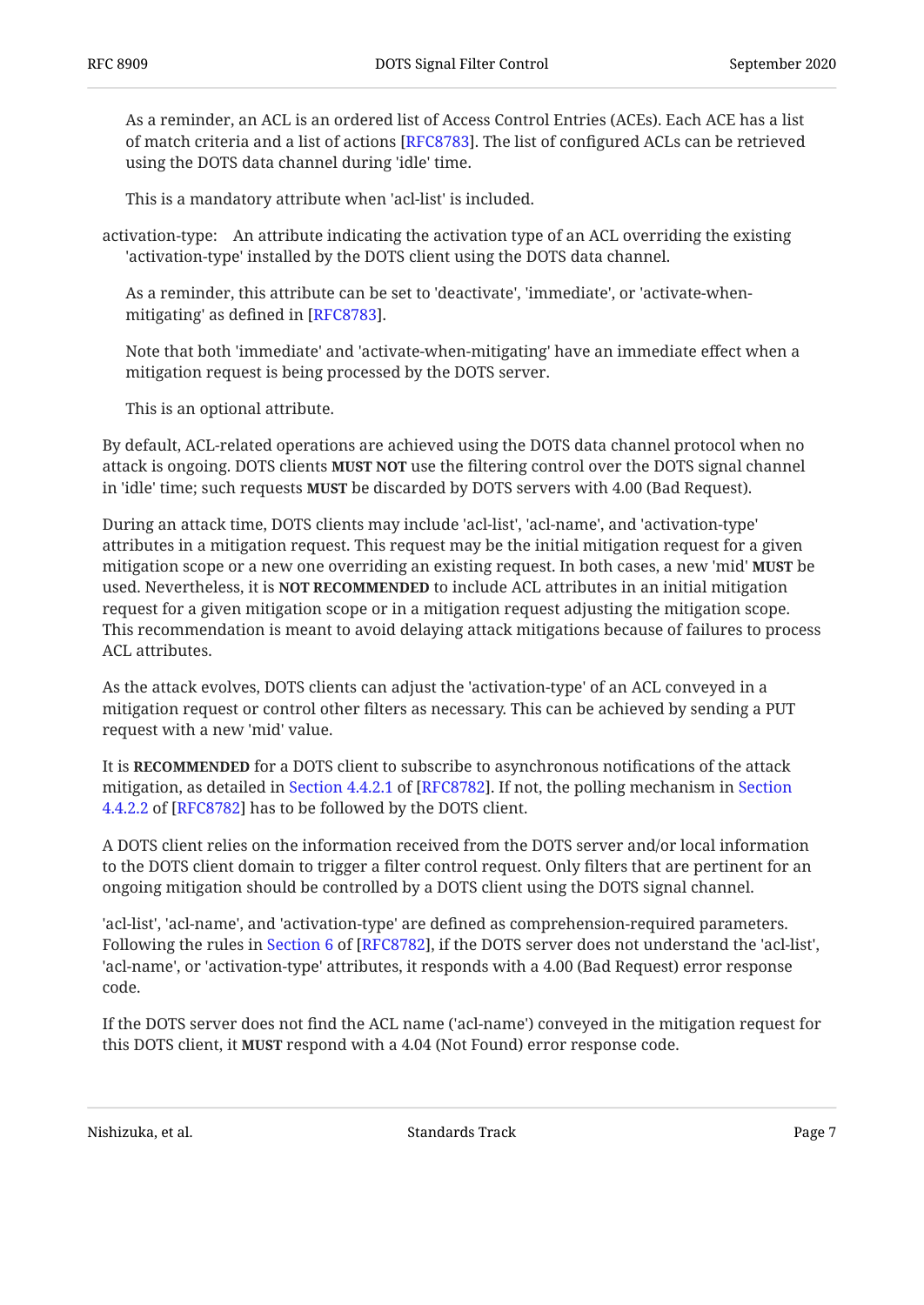If the DOTS server finds the ACL name for this DOTS client, and assuming the request passed the validation checks in Section 4.4.1 of [RFC8782], the DOTS server **MUST** proceed with the 'activation-type' update. The update is immediately enforced by the DOTS server and will be maintained as the new activation type for the ACL name even after the termination of the mitigation request. In addition, the DOTS server **MUST** update the lifetime of the corresponding ACL similar to the update when a refresh request is received using the DOTS data channel ([Section 7.2](https://www.rfc-editor.org/rfc/rfc8783#section-7.2) of [[RFC8783\]](#page-23-3)). If, for some reason, the DOTS server fails to apply the filter update, it **MUST** respond with a 5.03 (Service Unavailable) error response code and include the failed ACL update in the diagnostic payload of the response (an example is shown in [Figure 1](#page-7-0)). Else, the DOTSserver replies with the appropriate response code defined in Section 4.4.1 of [RFC8782].

```
{
   "ietf-dots-signal-channel:mitigation-scope": {
      "scope": [
        {
           "mid": 123,
           "ietf-dots-signal-control:acl-list": [
\{ "acl-name": "an-accept-list",
               "activation-type": "deactivate"
        \begin{matrix} \end{matrix}[[[[[[[[[[[[[]]]]]
 }
\blacksquare }
}
```

|  |  | Figure 1: Example of a Diagnostic Payload Including Failed ACL Update |
|--|--|-----------------------------------------------------------------------|

The JSON/YANG mappings for DOTS filter control attributes are shown in [Table 1](#page-7-1). As a reminder, the mapping for 'acl-name' is defined in Table 5 of  $[RFC8782]$ .

<span id="page-7-1"></span>

| <b>Parameter Name</b>                 | <b>YANG Type</b> | <b>CBOR</b><br><b>Type</b> | <b>CBOR Major Type &amp;</b><br><b>Information</b> | <b>JSON</b><br><b>Type</b> |
|---------------------------------------|------------------|----------------------------|----------------------------------------------------|----------------------------|
| activation-type                       | enumeration      | 52                         | 0 unsigned                                         | <b>String</b>              |
| ietf-dots-signal-<br>control:acl-list | list             | 53                         | 4 array                                            | Array                      |
| acl-name                              | leafref          | 23                         | 3 text string                                      | String                     |

*[Table 1](#page-7-1): [JSON/YANG Mapping to CBOR for Filter Control Attributes](#page-7-1)* 

If the DOTS client receives a 5.03 (Service Unavailable) with a diagnostic payload indicating a failed ACL update as a response to an initial mitigation or a mitigation with adjusted scope, the DOTS client **MUST** immediately send a new request that repeats all the parameters as sent in the failed mitigation request but without including the ACL attributes. After the expiry of Max-Age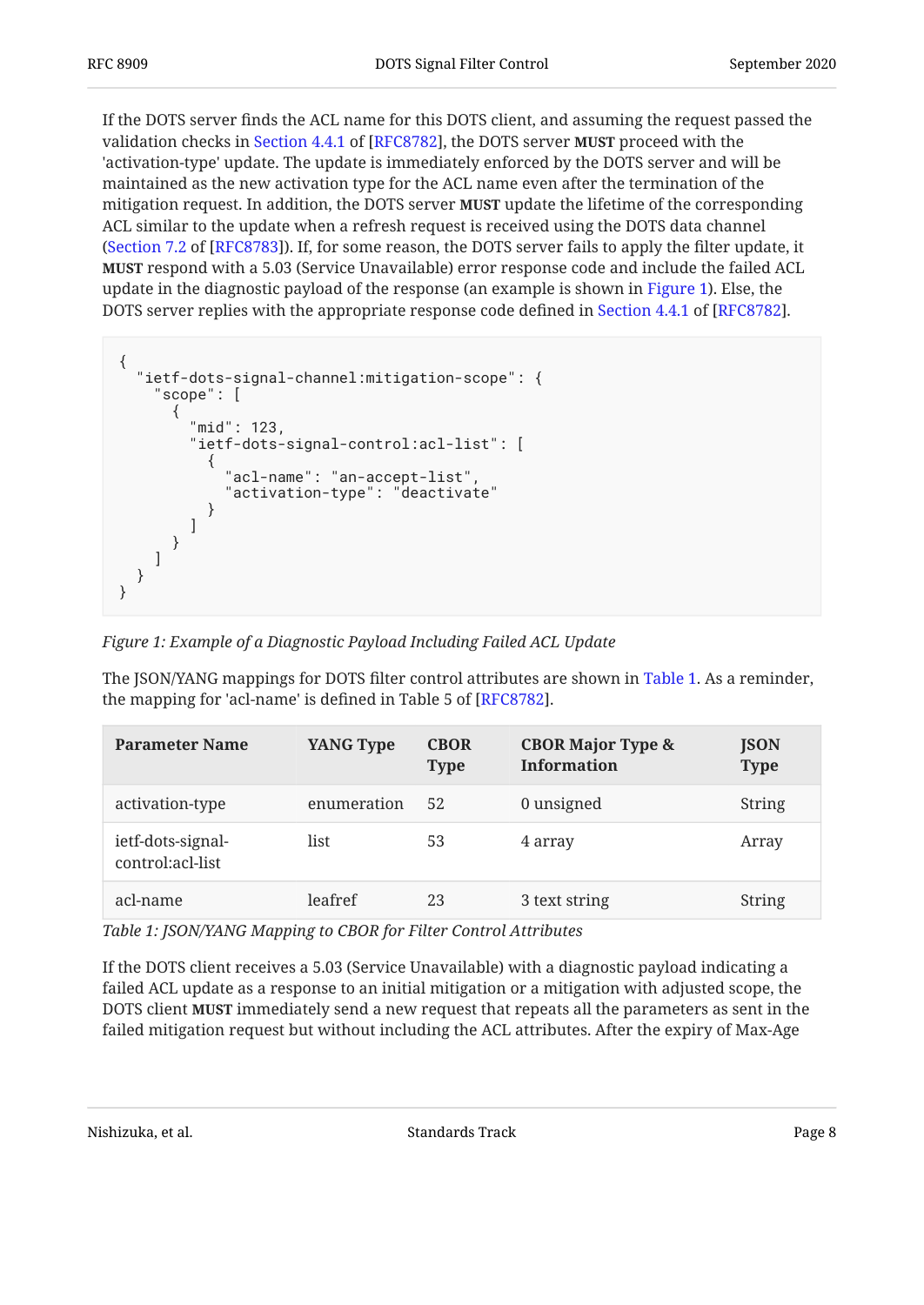returned in the 5.03 (Service Unavailable) response, the DOTS client retries with a new mitigation request (i.e., a new 'mid') that repeats all the parameters as sent in the failed mitigation request (i.e., the one including the ACL attributes).

If, during an active mitigation, the 'activation-type' is changed at the DOTS server (e.g., as a result of an external action) for an ACL bound to a DOTS client, the DOTS server notifies that DOTS client of the change by including the corresponding ACL parameters in an asynchronous notification (the DOTS client is observing the active mitigation) or in a response to a polling request ([Section 4.4.2.2](https://www.rfc-editor.org/rfc/rfc8782#section-4.4.2.2) of [\[RFC8782](#page-23-2)]).

If the DOTS signal and data channels of a DOTS client are not established with the same DOTS server of a DOTS server domain, the above request processing operations are undertaken using the coordination mechanism discussed in [Section 3.1](#page-5-1).

This specification does not require any modification to the efficacy update and the withdrawal procedures defined in [RFC8782]. In particular, ACL-related clauses are not included in a PUT request used to send an efficacy update and DELETE requests.

#### <span id="page-8-0"></span>**[3.2.2. DOTS Signal Filtering Control Module](#page-8-0)**

#### <span id="page-8-1"></span>**[3.2.2.1. Tree Structure](#page-8-1)**

This document augments the "ietf-dots-signal-channel" YANG module defined in [RFC8782] for managing filtering rules.

This document defines the YANG module "ietf-dots-signal-control", which has the following tree structure:

```
module: ietf-dots-signal-control
   augment /ietf-signal:dots-signal/ietf-signal:message-type
           /ietf-signal:mitigation-scope/ietf-signal:scope:
     +--rw acl-list* [acl-name] {control-filtering}?
        +--rw acl-name
           | -> /ietf-data:dots-data/dots-client/acls/acl/name
        +--rw activation-type? ietf-data:activation-type
```
#### <span id="page-8-2"></span>**[3.2.2.2. YANG Module](#page-8-2)**

This YANG module is not intended to be used via NETCONF/RESTCONF for DOTS server management purposes; such a module is out of the scope of this document. It serves only to provide a data model and encoding, but not a management data model.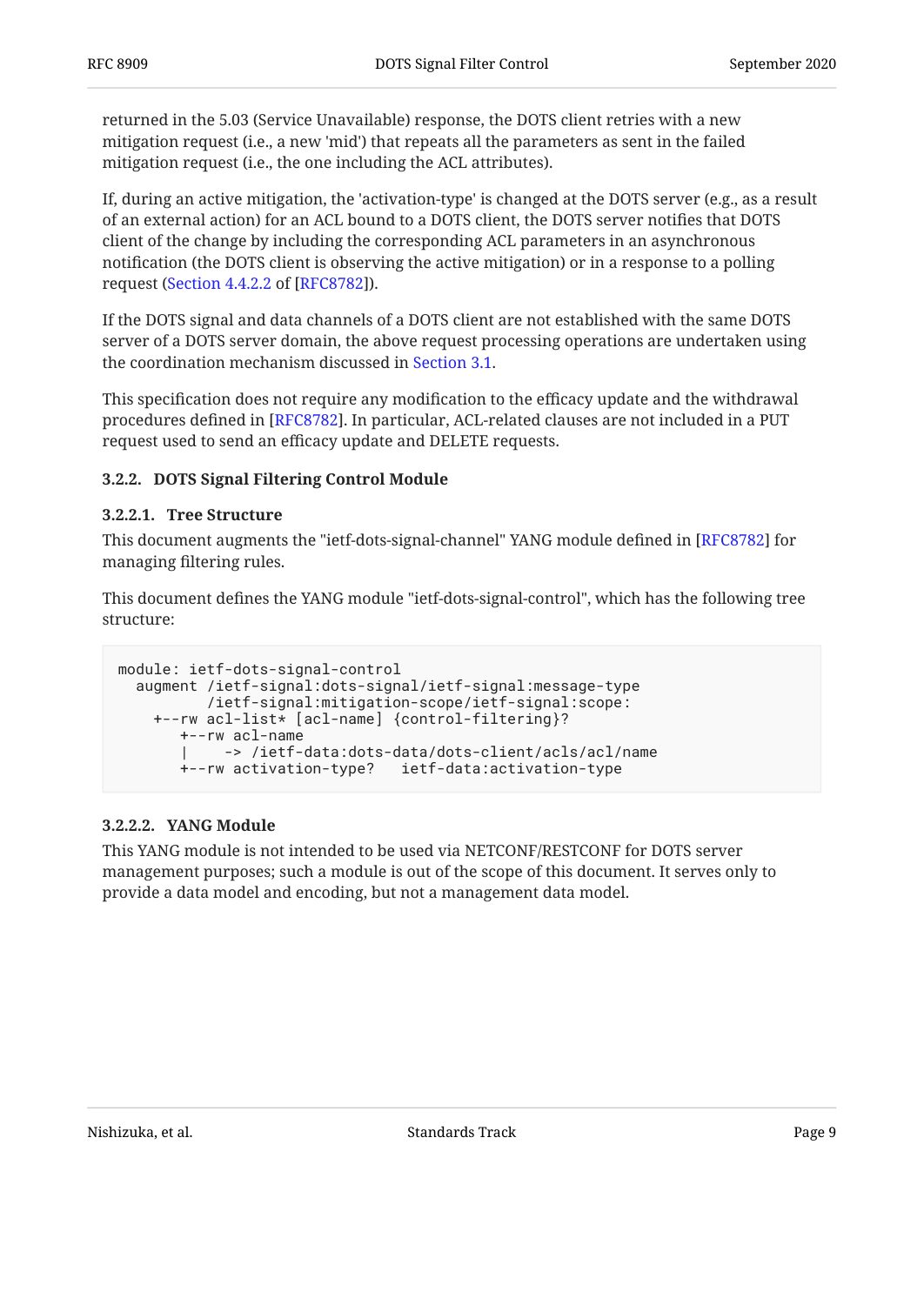This module uses types defined in [\[RFC8783](#page-23-3)].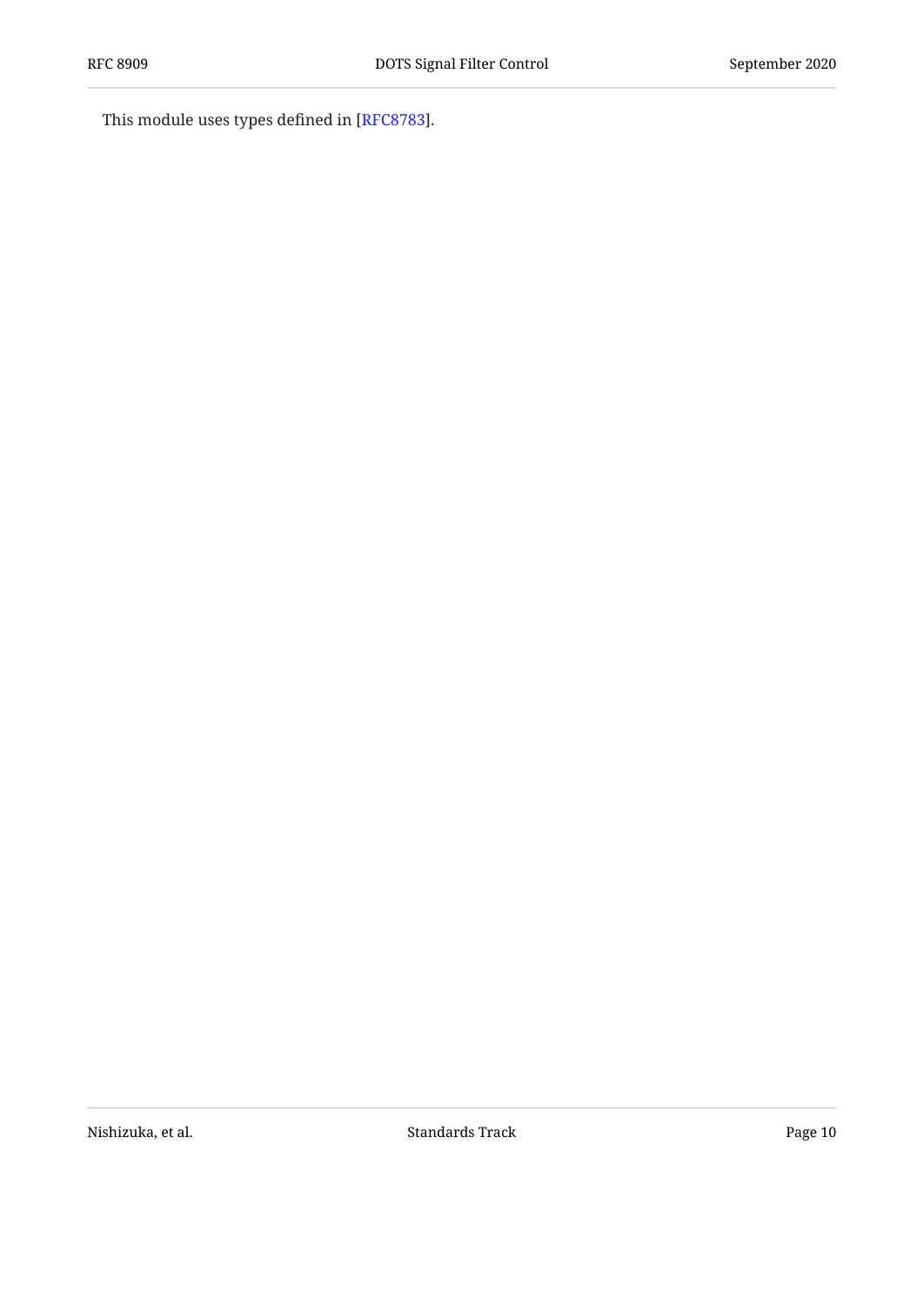```
<CODE BEGINS> file "ietf-dots-signal-control@2020-09-10.yang"
module ietf-dots-signal-control {
  yang-version 1.1;
   namespace "urn:ietf:params:xml:ns:yang:ietf-dots-signal-control";
   prefix dots-control;
   import ietf-dots-signal-channel {
     prefix ietf-signal;
     reference
       "RFC 8782: Distributed Denial-of-Service Open Threat
                  Signaling (DOTS) Signal Channel Specification";
 }
   import ietf-dots-data-channel {
     prefix ietf-data;
     reference
       "RFC 8783: Distributed Denial-of-Service Open Threat
                  Signaling (DOTS) Data Channel Specification";
   }
   organization
      "IETF DDoS Open Threat Signaling (DOTS) Working Group";
  contact<br>"WG Web:
               <https://datatracker.ietf.org/wg/dots/>
     WG List: <mailto:dots@ietf.org>
      Author: Kaname Nishizuka
               <mailto:kaname@nttv6.jp>
      Author: Mohamed Boucadair
               <mailto:mohamed.boucadair@orange.com>
      Author: Konda, Tirumaleswar Reddy
               <mailto:TirumaleswarReddy_Konda@McAfee.com>
      Author: Takahiko Nagata
               <mailto:nagata@lepidum.co.jp>";
   description
     "This module contains YANG definition for the signaling
      messages exchanged between a DOTS client and a DOTS server
      to control, by means of the DOTS signal channel, filtering
      rules configured using the DOTS data channel.
      Copyright (c) 2020 IETF Trust and the persons identified as
      authors of the code. All rights reserved.
      Redistribution and use in source and binary forms, with or
      without modification, is permitted pursuant to, and subject
      to the license terms contained in, the Simplified BSD License
      set forth in Section 4.c of the IETF Trust's Legal Provisions
      Relating to IETF Documents
      (https://trustee.ietf.org/license-info).
      This version of this YANG module is part of RFC 8909; see
      the RFC itself for full legal notices.";
```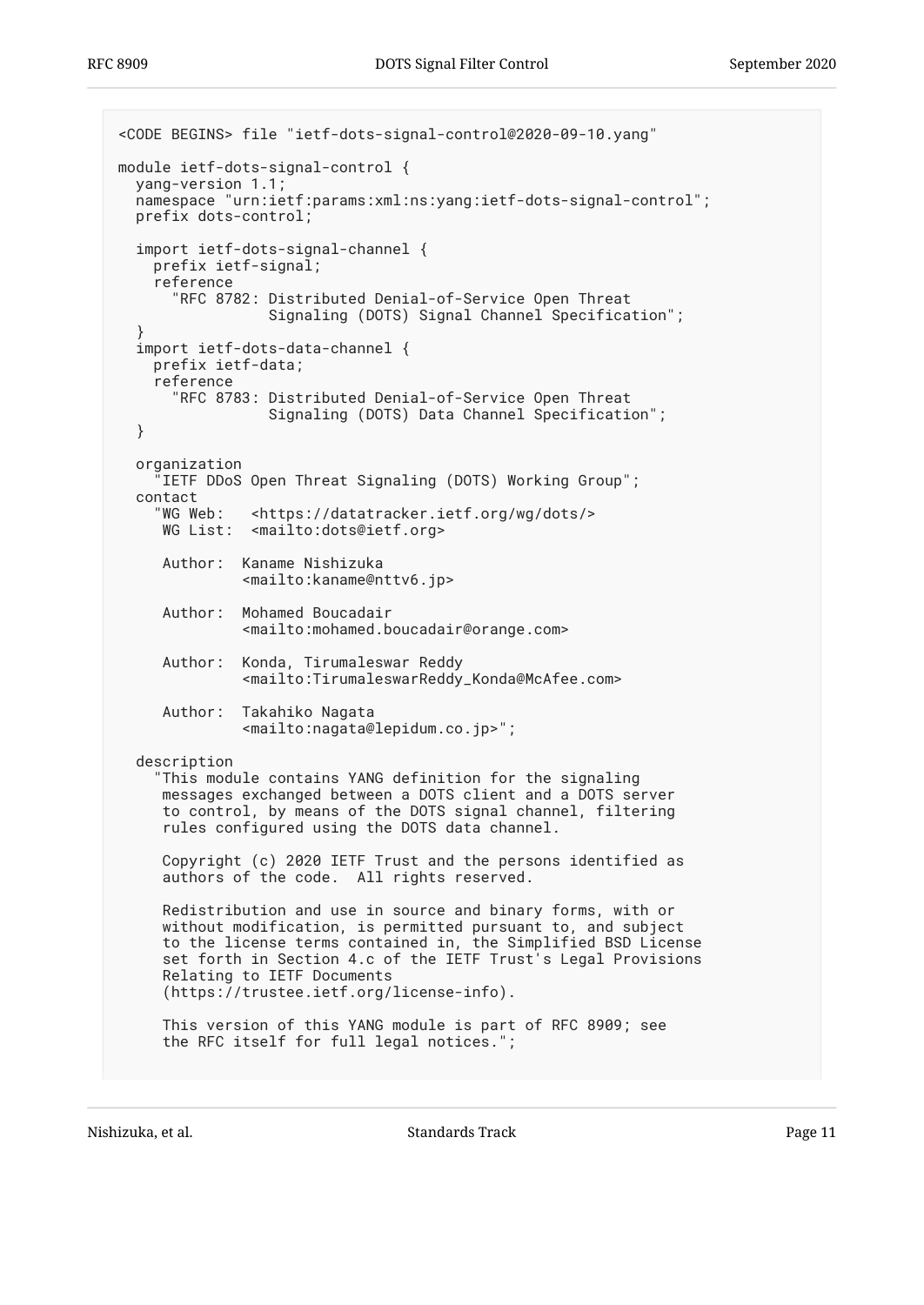```
 revision 2020-09-10 {
     description
       "Initial revision.";
     reference
       "RFC 8909: Controlling Filtering Rules Using Distributed
                   Denial-of-Service Open Threat Signaling (DOTS)
                   Signal Channel";
   }
   feature control-filtering {
     description
       "This feature means that the DOTS signal channel is able
        to manage the filtering rules created by the same DOTS
        client using the DOTS data channel.";
   }
   augment "/ietf-signal:dots-signal/ietf-signal:message-type"
         + "/ietf-signal:mitigation-scope/ietf-signal:scope" {
     if-feature "control-filtering";
     description
       "ACL name and activation type.";
     list acl-list {
       key "acl-name";
       description
          "List of ACLs as defined using the DOTS data
          channel. ACLs bound to a DOTS client are uniquely
          identified by a name.";
       leaf acl-name {
         type leafref {
           path "/ietf-data:dots-data/ietf-data:dots-client"
              + "/ietf-data:acls/ietf-data:acl/ietf-data:name";
 }
         description
            "Reference to the ACL name bound to a DOTS client.";
 }
       leaf activation-type {
         type ietf-data:activation-type;
         default "activate-when-mitigating";
         description
           "Sets the activation type of an ACL.";
       }
     }
   }
}
<CODE ENDS>
```
### <span id="page-11-0"></span>**[4. Some Examples](#page-11-0)**

This section provides some examples to illustrate the behavior specified in [Section 3.2.1.](#page-5-3) These examples are provided for illustration purposes; they should not be considered as deployment recommendations.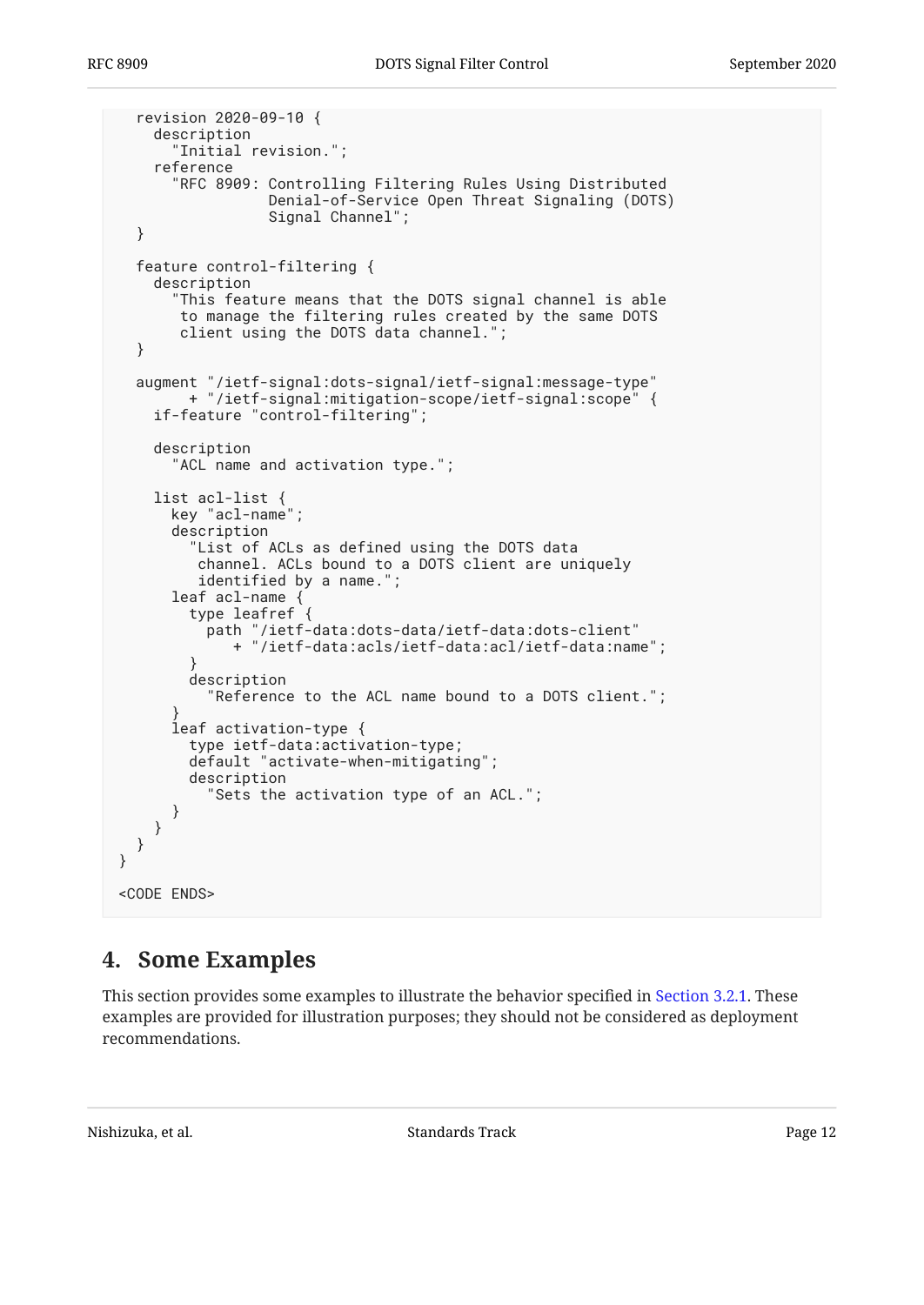### <span id="page-12-0"></span>**[4.1. C](#page-12-0)onfl[ict Handling](#page-12-0)**

Let's consider a DOTS client that contacts its DOTS server during 'idle' time to install an accept-list allowing for UDP traffic issued from 2001:db8:1234::/48 with a destination port number 443 to be forwarded to 2001:db8:6401::2/127. It does so by sending, for example, a PUT request as shown in [Figure 2.](#page-12-1)

```
PUT /restconf/data/ietf-dots-data-channel:dots-data\
    /dots-client=paL8p4Zqo4SLv64TLPXrxA/acls\
    /acl=an-accept-list HTTP/1.1
Host: example.com
Content-Type: application/yang-data+json
{
   "ietf-dots-data-channel:acls": {
    "acl": [
      {
 "name": "an-accept-list",
 "type": "ipv6-acl-type",
 "activation-type": "activate-when-mitigating",
 "aces": {
\blacksquare ace": [
\{ "name": "test-ace-ipv6-udp",
             "matches": {
               "ipv6": {
                 "destination-ipv6-network": "2001:db8:6401::2/127",
                 "source-ipv6-network": "2001:db8:1234::/48"
\},
               'udp": {
                 "destination-port-range-or-operator": {
                   "operator": "eq",
                   "port": 443
 }
 }
             },
             actions": {
               "forwarding": "accept"
 }
 }
 ]
 }
 }
\blacksquare }
}
```
*[Figure 2: DOTS Data Channel Request to Create a Filter](#page-12-1)* 

Sometime later, consider that a DDoS attack is detected by the DOTS client on 2001:db8:6401::2/127. Consequently, the DOTS client sends a mitigation request to its DOTS server as shown in [Figure 3](#page-13-0).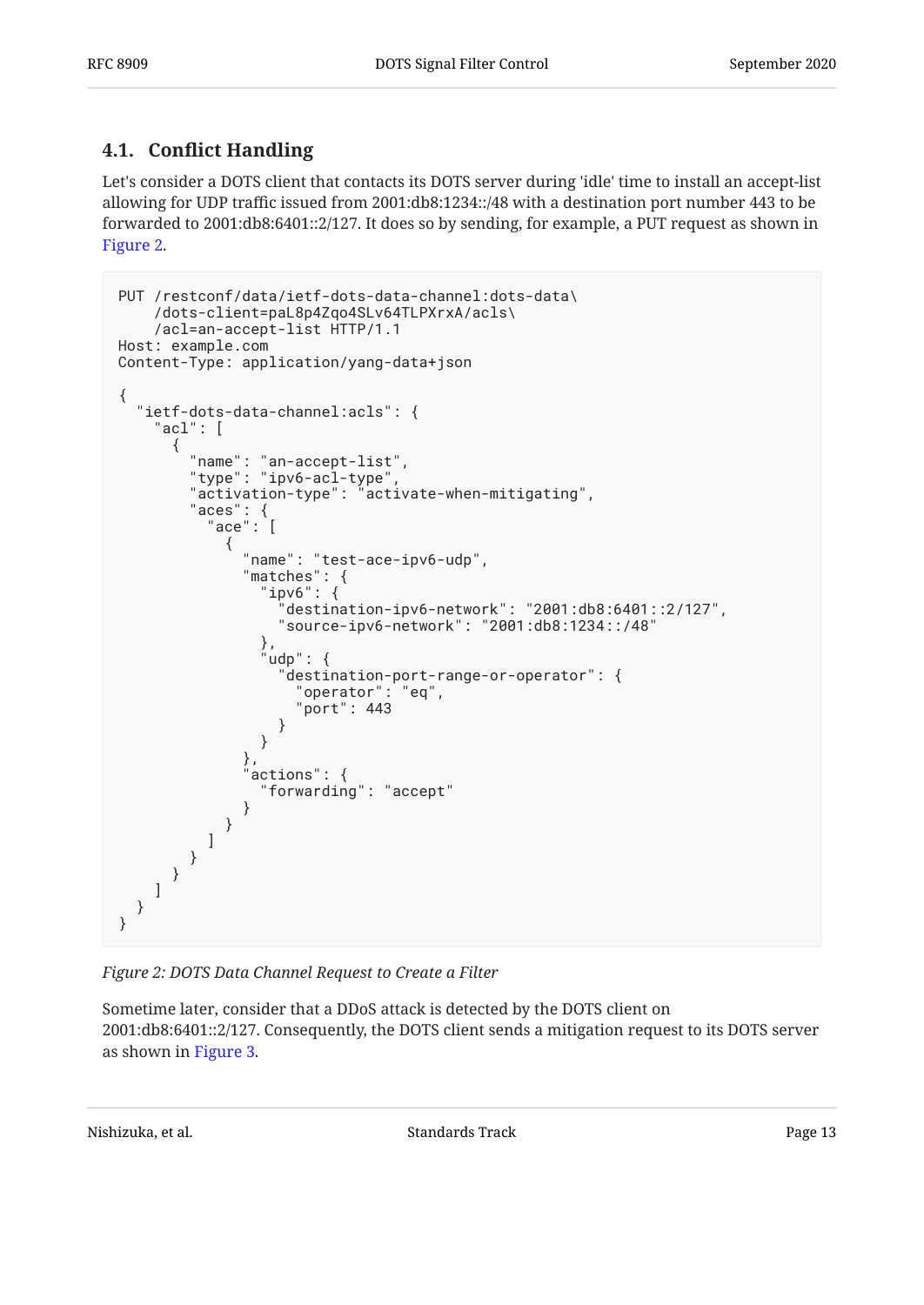```
Header: PUT (Code=0.03)
Uri-Path: ".well-known<sup>"</sup>
Uri-Path: "dots"
Uri-Path: "mitigate"
Uri-Path: "cuid=paL8p4Zqo4SLv64TLPXrxA"
Uri-Path: "mid=123"
Content-Format: "application/dots+cbor"
{
   "ietf-dots-signal-channel:mitigation-scope": {
      "scope": [
        {
          "target-prefix": [
            "2001:db8:6401::2/127"
\qquad \qquad "target-protocol": [
            17
\qquad \qquadlifetime": 3600
       }
     ]
   }
}
```
*[Figure 3: DOTS Signal Channel Mitigation Request](#page-13-0)* 

The DOTS server immediately accepts the request by replying with 2.01 (Created) [\(Figure 4](#page-13-1) depicts the message body of the response).

```
{
   "ietf-dots-signal-channel:mitigation-scope": {
      "scope": [
       {
          "mid": 123,
          "lifetime": 3600
 }
     ]
   }
}
```
*[Figure 4: Status Response \(Message Body\)](#page-13-1)* 

Assuming the DOTS client subscribed to asynchronous notifications, when the DOTS server concludes that some of the attack sources belong to 2001:db8:1234::/48, it sends a notification message with 'status' code set to 1 (Attack mitigation is in progress) and 'conflict-cause' set to 2 (conflict-with-acceptlist) to the DOTS client to indicate that this mitigation request is in progress, but a conflict is detected.

Upon receipt of the notification message from the DOTS server, the DOTS client sends a PUT request to deactivate the "an-accept-list" ACL as shown in [Figure 5.](#page-14-0)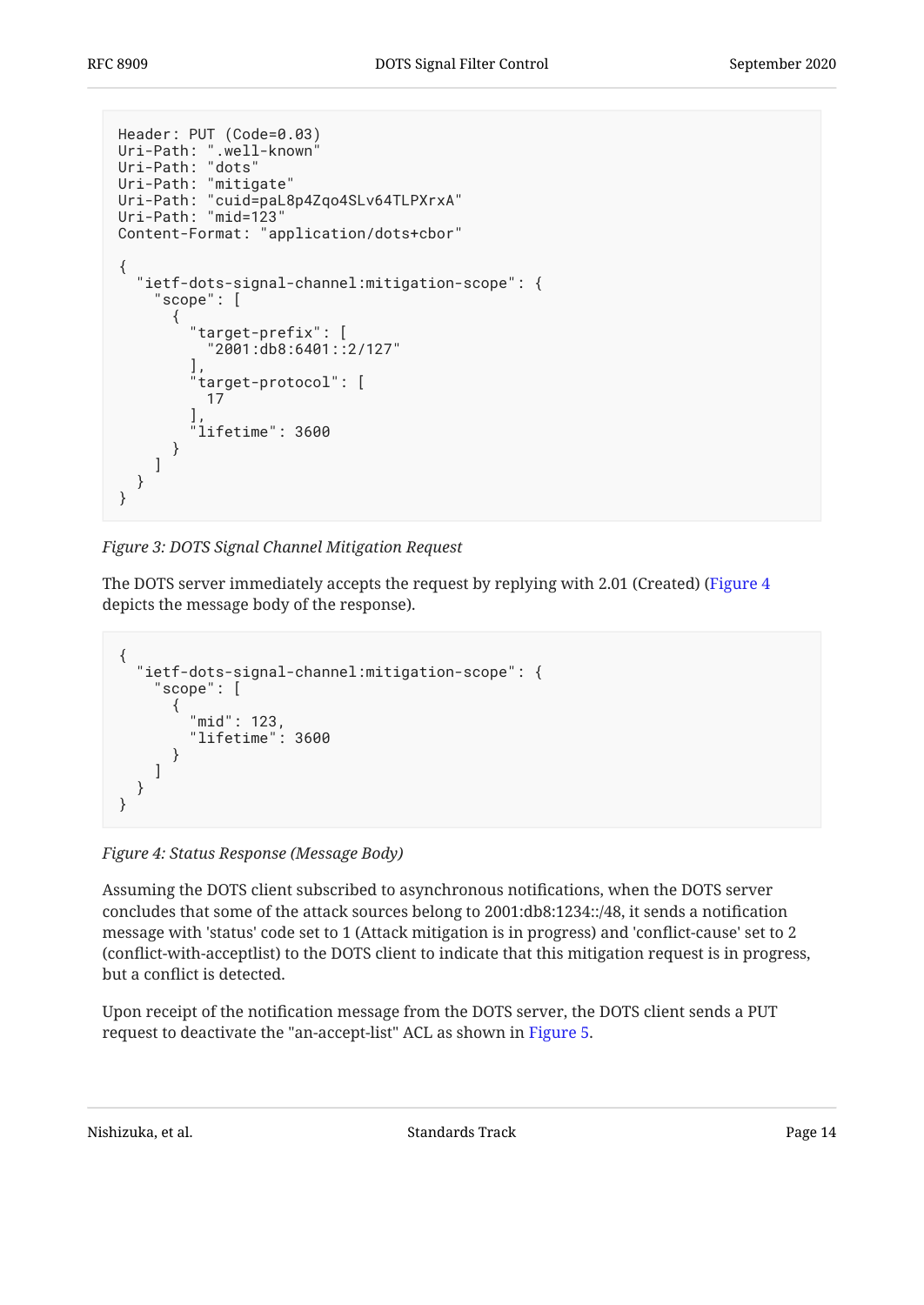The DOTS client can also decide to send a PUT request to deactivate the "an-accept-list" ACL if suspect traffic is received from an accept-listed source (2001:db8:1234::/48). The structure of that PUT is the same as the one shown in [Figure 5.](#page-14-0)

```
Header: PUT (Code=0.03)
Uri-Path: ".well-known"
Uri-Path: "dots"
Uri-Path: "mitigate"
Uri-Path: "cuid=paL8p4Zqo4SLv64TLPXrxA"
Uri-Path: "mid=124"
Content-Format: "application/dots+cbor"
{
   "ietf-dots-signal-channel:mitigation-scope": {
     "scope": [
       {
         "target-prefix": [
           "2001:db8:6401::2/127"
         ],
         target-protocol": [
           17
         ],
         "ietf-dots-signal-control:acl-list": [
\{ "acl-name": "an-accept-list",
           "activation-type": "deactivate"
 }
\qquad \qquad "lifetime": 3600
       }
     ]
   }
}
```
*[Figure 5: PUT for Deactivating a Con](#page-14-0)flicting Filter* 

Then, the DOTS server deactivates the "an-accept-list" ACL and replies with a 2.04 (Changed) response to the DOTS client to confirm the successful operation. The message body is similar to the one depicted in [Figure 4.](#page-13-1)

Once the attack is mitigated, the DOTS client may use the data channel to retrieve its ACLs maintained by the DOTS server. As shown in [Figure 6](#page-15-1), the activation type is set to 'deactivate' as set by the DOTS signal channel ([Figure 5\)](#page-14-0) instead of the type initially set using the DOTS data channel [\(Figure 2](#page-12-1)).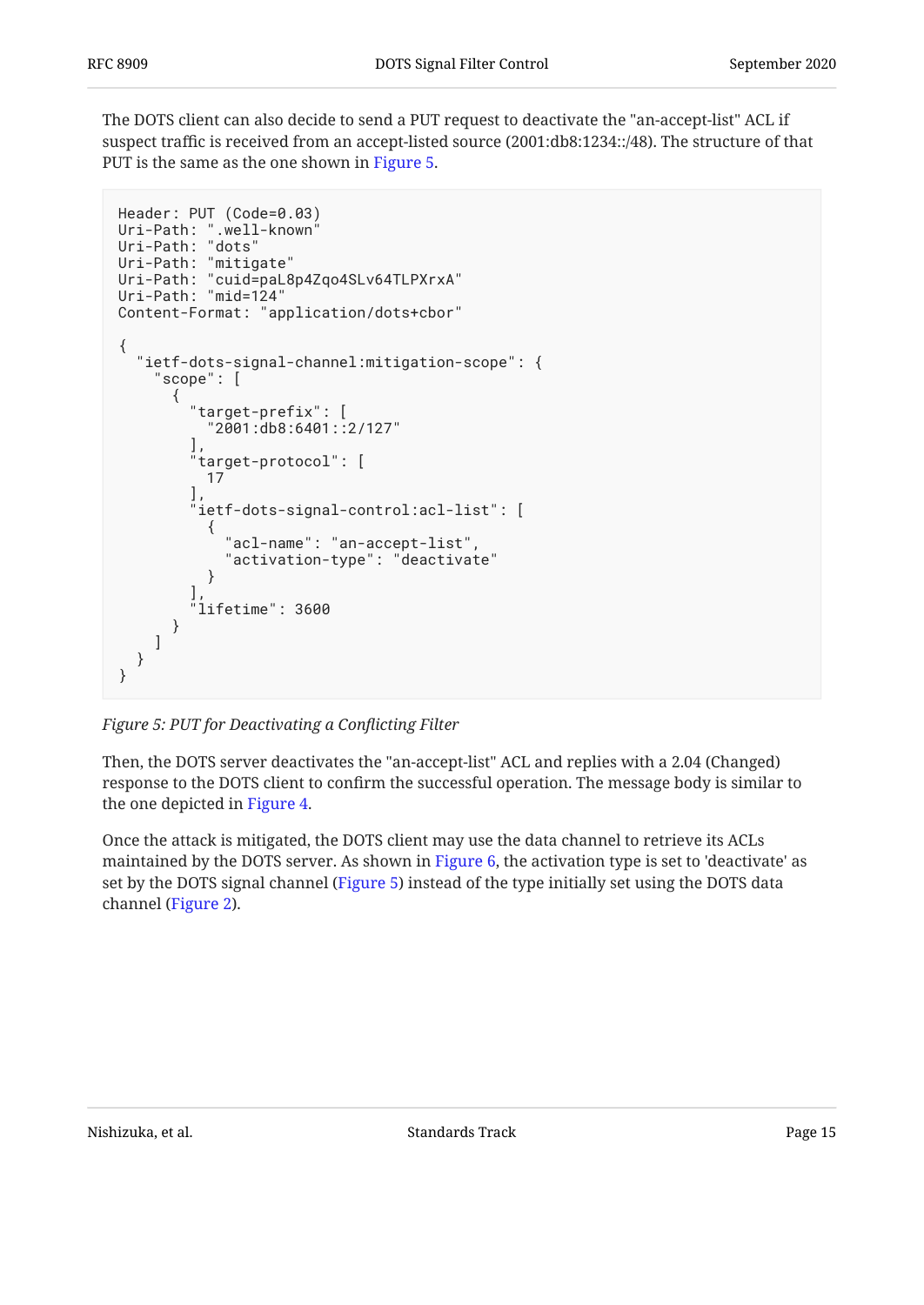```
{
 "ietf-dots-data-channel:acls": {
 "acl": [
       {
 "name": "an-accept-list",
 "type": "ipv6-acl-type",
 "activation-type": "deactivate",
 "pending-lifetime": 10021,
 "aces": {
\blacksquare ace": [
\{ "name": "test-ace-ipv6-udp",
               "matches": {
                 "ipv6": {
                   "destination-ipv6-network": "2001:db8:6401::2/127",
                  "source-ipv6-network": "2001:db8:1234::/48"
\},
 "udp": {
 "destination-port-range-or-operator": {
 "operator": "eq",
                     "port": 443
 }
 }
\}, \}, \}, \}, \}, \}, \}, \}, \}, \{, \}, \{, \}, \{, \}, \{, \}, \{, \}, \{, \}, \{, \}, \{, \}, \{, \}, \{, \}, \{, \}, \{, \}, \{, \}, \{, \},
              },<br>"actions": {
                 "forwarding": "accept"
 }
 }
 ]
 }
 }
\blacksquare }
}
```
<span id="page-15-0"></span>*[Figure 6: DOTS Data Channel GET Response after Mitigation \(Message Body\)](#page-15-1)* 

### **[4.2. On-Demand Activation of an Accept-List Filter](#page-15-0)**

Let's consider a DOTS client that contacts its DOTS server during 'idle' time to install an accept-list allowing for UDP traffic issued from 2001:db8:1234::/48 to be forwarded to 2001:db8:6401::2/127. It does so by sending, for example, a PUT request shown in [Figure 7.](#page-16-0) The DOTS server installs this filter with a "deactivated" state.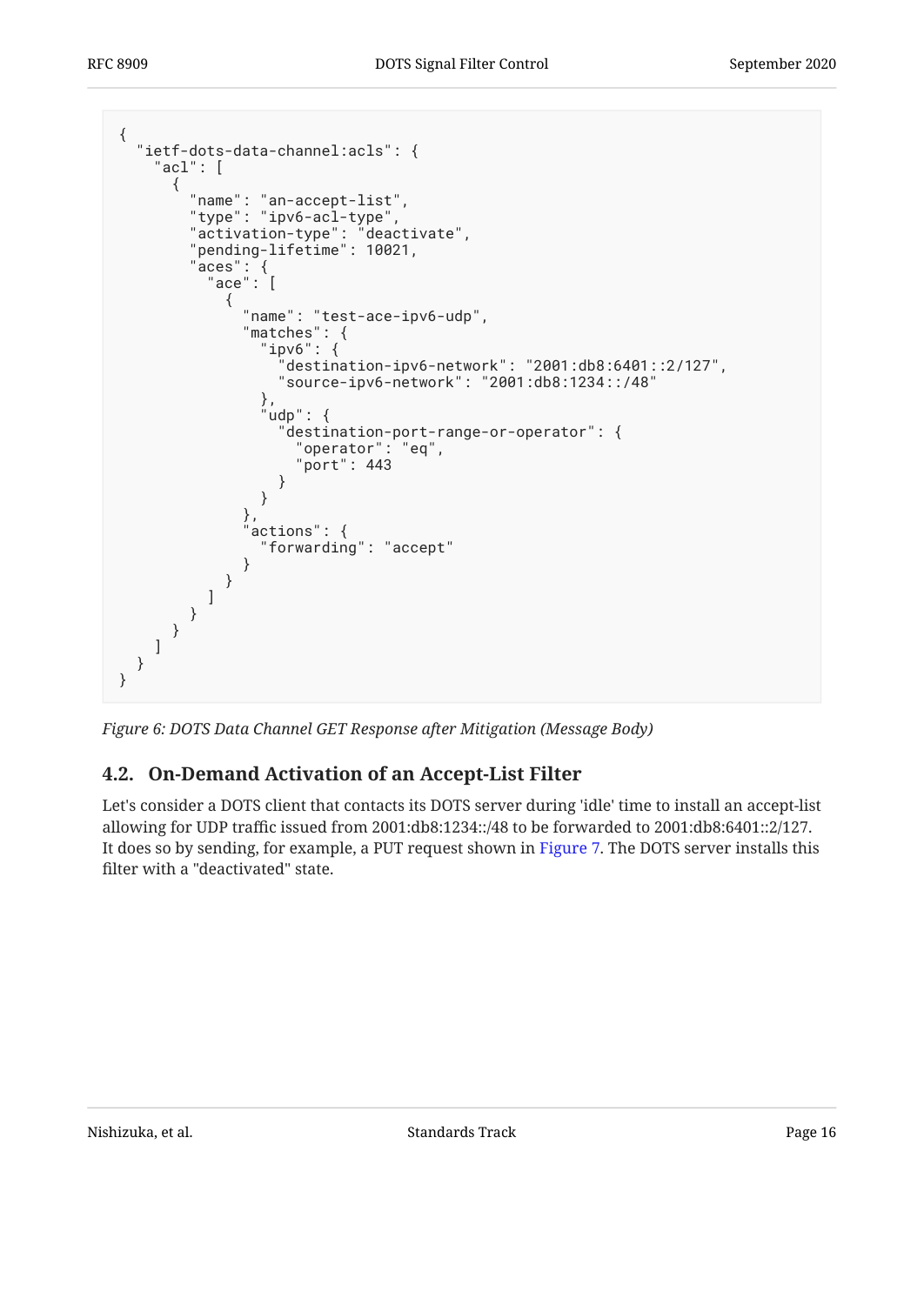```
PUT /restconf/data/ietf-dots-data-channel:dots-data\
    /dots-client=ioiuLoZqo4SLv64TLPXrxA/acls\
    /acl=my-accept-list HTTP/1.1
Host: example.com
Content-Type: application/yang-data+json
{
  "ietf-dots-data-channel:acls": {
    "acl": [
      {
 "name": "my-accept-list",
 "type": "ipv6-acl-type",
        "activation-type": "deactivate",
 "aces": {
\blacksquare ace": [
\{ "name": "an-ace",
 "matches": {
 "ipv6": {
                  "destination-ipv6-network": "2001:db8:6401::2/127",
                 "source-ipv6-network": "2001:db8:1234::/48",
                 "protocol": 17
 }
              },
             \overline{\text{actions}} : {
                "forwarding": "accept"
 }
 }
 ]
 }
 }
\blacksquare }
}
```
*[Figure 7: DOTS Data Channel Request to Create an Accept-List Filter](#page-16-0)* 

Sometime later, consider that a UDP DDoS attack is detected by the DOTS client on 2001:db8:6401::2/127 but the DOTS client wants to let the traffic from 2001:db8:1234::/48 be accept-listed to the DOTS client domain. Consequently, the DOTS client sends a mitigation request to its DOTS server as shown in [Figure 8.](#page-17-1)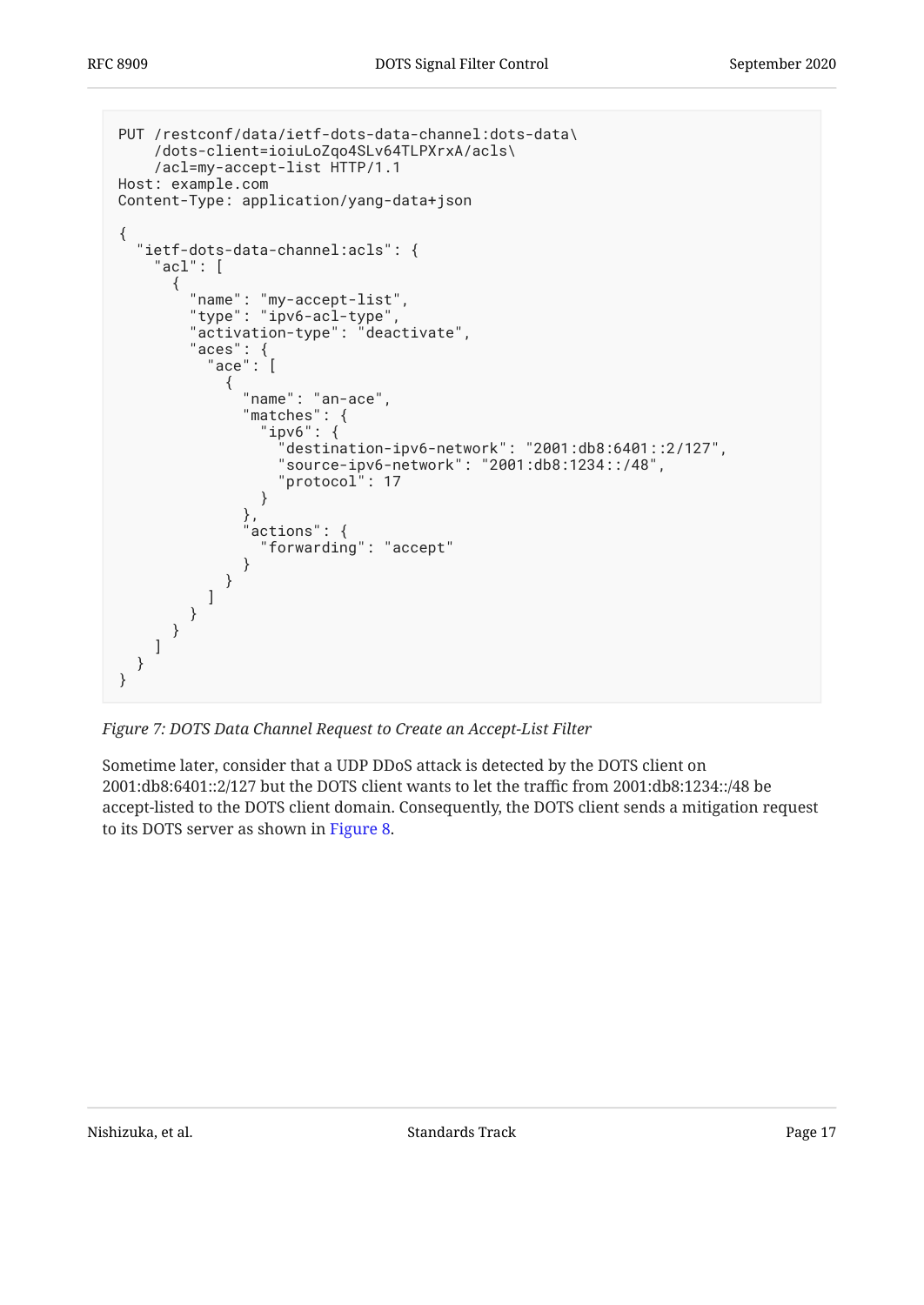```
Header: PUT (Code=0.03)
Uri-Path: ".well-known"
Uri-Path: "dots"
Uri-Path: "mitigate"
Uri-Path: "cuid=ioiuLoZqo4SLv64TLPXrxA"
Uri-Path: "mid=4879"
Content-Format: "application/dots+cbor"
{
   "ietf-dots-signal-channel:mitigation-scope": {
     "scope": [
       {
         "target-prefix": [
           "2001:db8:6401::2/127"
\qquad \qquad "target-protocol": [
 17
\qquad \qquadietf-dots-signal-control:acl-list": [
\{ "acl-name": "my-accept-list",
             "activation-type": "immediate"
 }
\qquad \qquad "lifetime": 3600
       }
     ]
  }
}
```

```
Figure 8: DOTS Signal Channel Mitigation Request with a Filter Control
```
The DOTS server activates the "my-accept-list" ACL and replies with a 2.01 (Created) response to the DOTS client to confirm the successful operation.

### <span id="page-17-0"></span>**[4.3. DOTS Servers/Mitigators Lacking Capacity](#page-17-0)**

This section describes a scenario in which a DOTS client activates a drop-list or a rate-limit filter during an attack.

Consider a DOTS client that contacts its DOTS server during 'idle' time to install an accept-list that rate-limits all (or a part thereof) traffic to be forwarded to 2001:db8:123::/48 as a last resort countermeasure whenever required. Installing the accept-list can be done by sending, for example, the PUT request shown in [Figure 9.](#page-18-0) The DOTS server installs this filter with a "deactivated" state.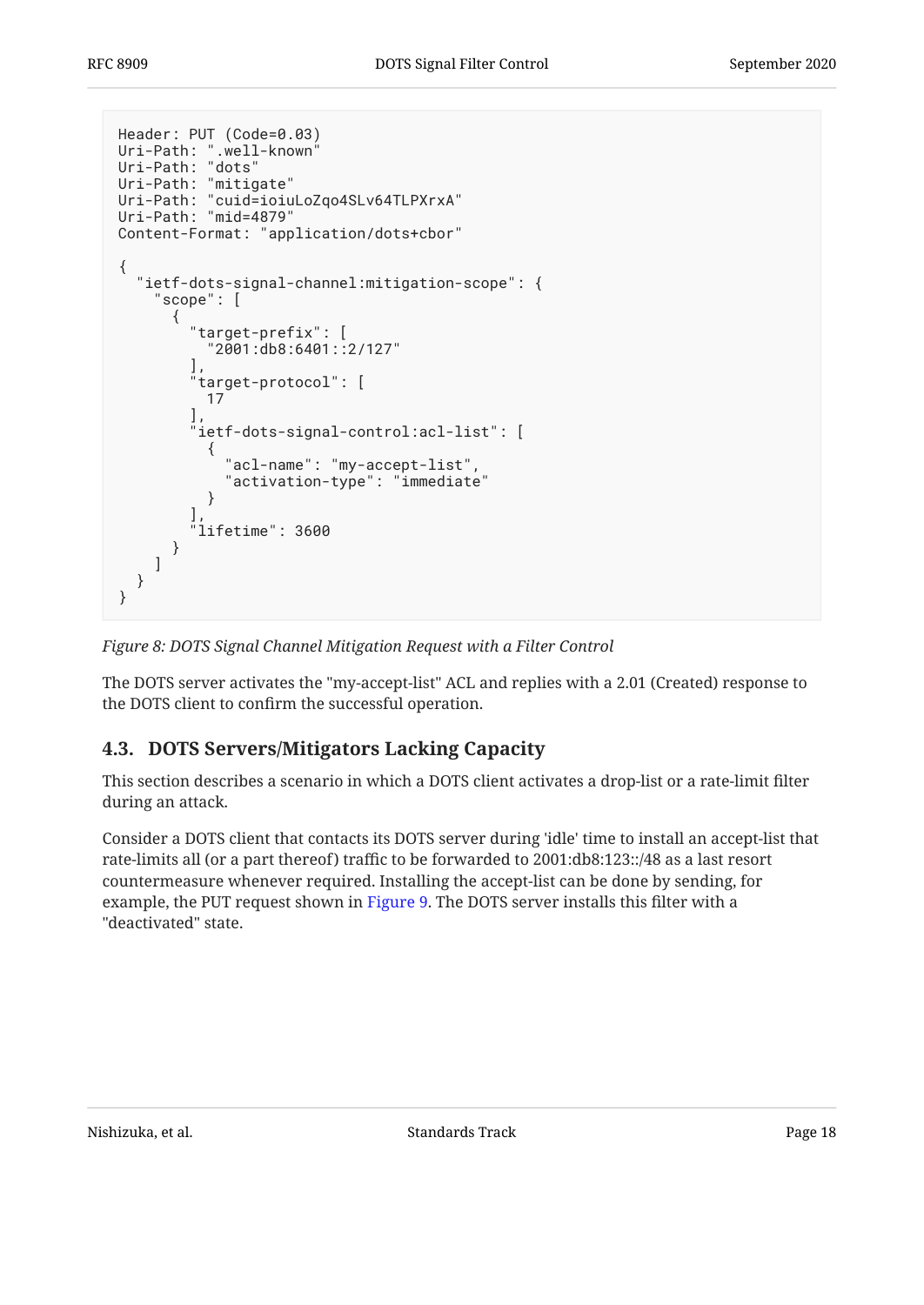```
PUT /restconf/data/ietf-dots-data-channel:dots-data\
    /dots-client=OopPisZqo4SLv64TLPXrxA/acls\
    /acl=my-ratelimit-list HTTP/1.1
Host: example.com
Content-Type: application/yang-data+json
{
  "ietf-dots-data-channel:acls": {
    "acl": [
      {
 "name": "my-ratelimit-list",
 "type": "ipv6-acl-type",
       "activation-type": "deactivate",
 "aces": {
\blacksquare ace": [
\{ "name": "my-ace",
 "matches": {
 "ipv6": {
              "destination-ipv6-network": "2001:db8:123::/48"
 }
            },
           "actions": "forwarding": "accept",
 "rate-limit": "20000.00"
 }
 }
 ]
 }
 }
\blacksquare }
}
```
*[Figure 9: DOTS Data Channel Request to Create a Rate-Limit Filter](#page-18-0)* 

Consider now that a DDoS attack is detected by the DOTS client on 2001:db8:123::/48. Consequently, the DOTS client sends a mitigation request to its DOTS server ([Figure 10\)](#page-19-0).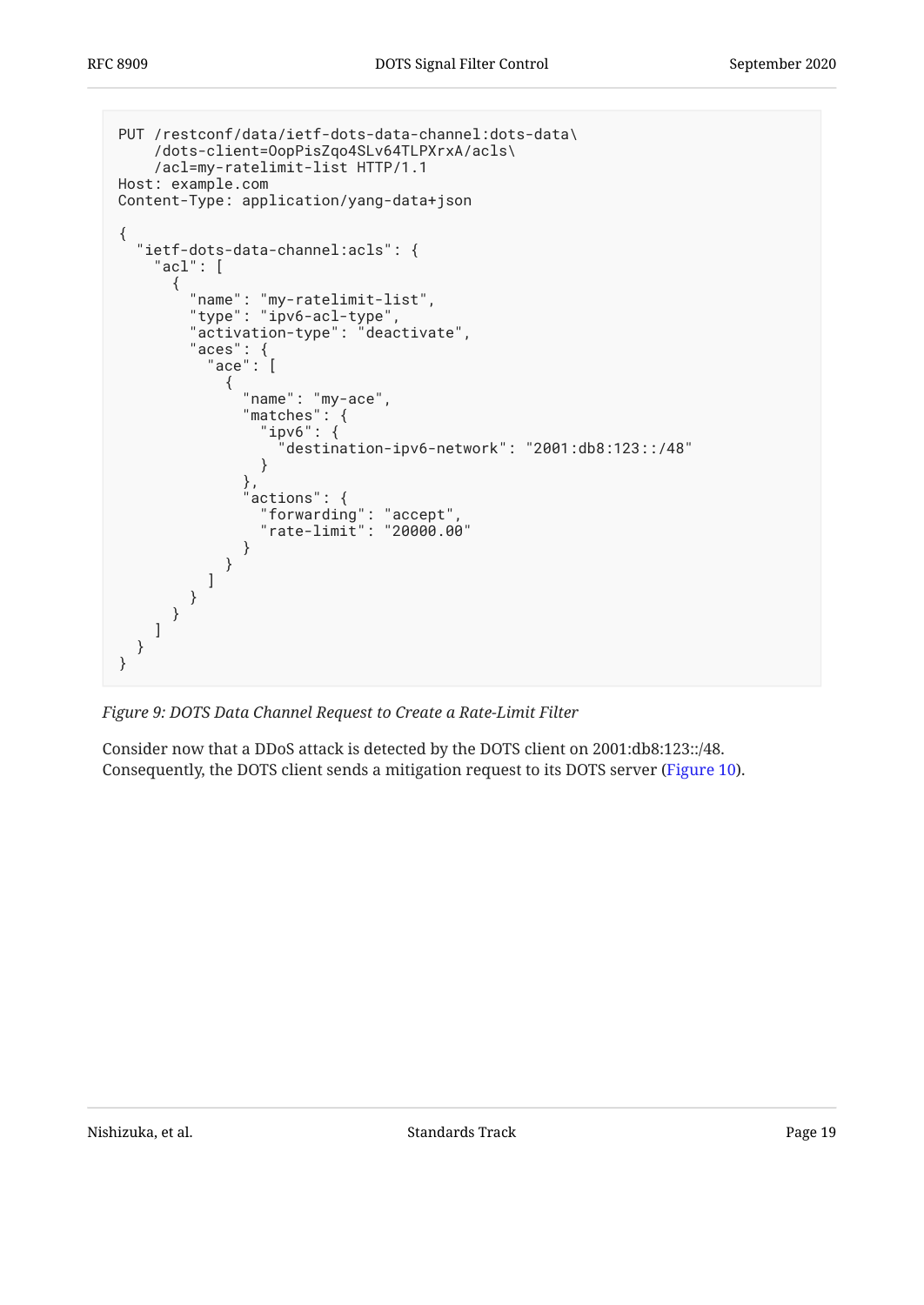```
Header: PUT (Code=0.03)
Uri-Path: ".well-known"
Uri-Path: "dots"
Uri-Path: "mitigate"
Uri-Path: "cuid=OopPisZqo4SLv64TLPXrxA"
Uri-Path: "mid=85"
Content-Format: "application/dots+cbor"
{
   "ietf-dots-signal-channel:mitigation-scope": {
     "scope": [
       {
         "target-prefix": [
            "2001:db8:123::/48"
\qquad \qquad "lifetime": 3600
       }
     ]
   }
}
```
*[Figure 10: DOTS Signal Channel Mitigation Request](#page-19-0)* 

For some reason (e.g., the DOTS server, or the mitigator, is lacking a capability or capacity), the DOTS client is still receiving attack traffic, which saturates available links. To soften the problem, the DOTS client decides to activate the filter that rate-limits the traffic destined to the DOTS client domain. To that aim, the DOTS client sends the mitigation request to its DOTS server shown in [Figure 11.](#page-20-0)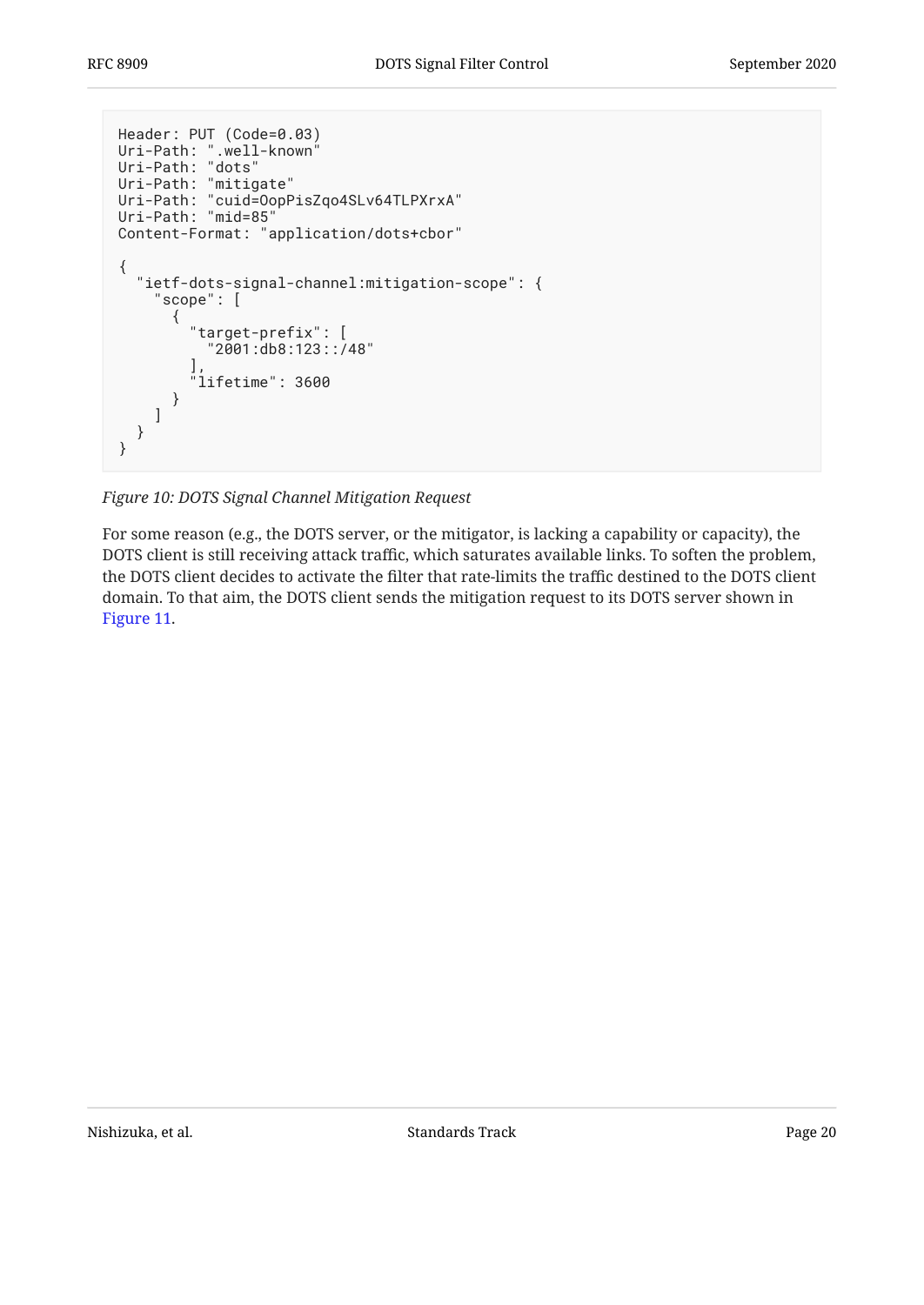```
Header: PUT (Code=0.03)
Uri-Path: ".well-known"
Uri-Path: "dots"
Uri-Path: "mitigate"
Uri-Path: "cuid=OopPisZqo4SLv64TLPXrxA"
Uri-Path: "mid=86"
Content-Format: "application/dots+cbor"
{
   "ietf-dots-signal-channel:mitigation-scope": {
     "scope": [
       {
         "target-prefix": [
           "2001:db8:123::/48"
\qquad \qquadietf-dots-signal-control:acl-list": [
\{ "acl-name": "my-ratelimit-list",
           "activation-type": "immediate"
 }
\qquad \qquad "lifetime": 3600
       }
     ]
   }
}
```
*[Figure 11: DOTS Signal Channel Mitigation Request to Activate a Rate-Limit Filter](#page-20-0)* 

Then, the DOTS server activates the "my-ratelimit-list" ACL and replies with a 2.04 (Changed) response to the DOTS client to confirm the successful operation.

As the attack mitigation evolves, the DOTS client may decide to deactivate the rate-limit policy (e.g., upon receipt of a notification status change from 'attack-exceeded-capability' to 'attackmitigation-in-progress'). Based on the mitigation status conveyed by the DOTS server, the DOTS client can deactivate the rate-limit action. It does so by sending the request shown in [Figure 12.](#page-21-3)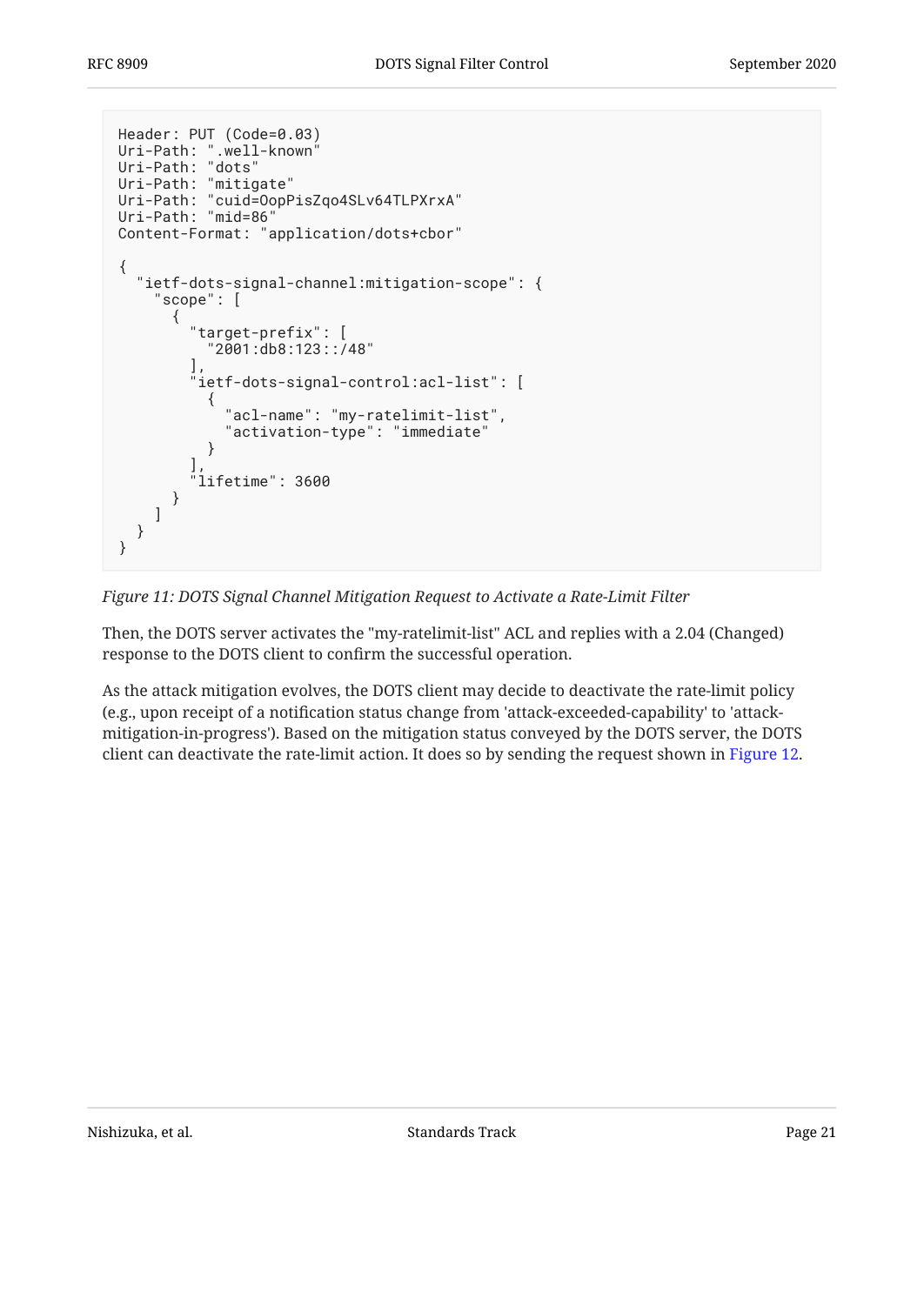```
Header: PUT (Code=0.03)
Uri-Path: ".well-known"
Uri-Path: "dots"
Uri-Path: "mitigate"
Uri-Path: "cuid=OopPisZqo4SLv64TLPXrxA"
Uri-Path: "mid=87"
Content-Format: "application/dots+cbor"
{
   "ietf-dots-signal-channel:mitigation-scope": {
     "scope": [
       {
         "target-prefix": [
           "2001:db8:123::/48"
\qquad \qquadietf-dots-signal-control:acl-list": [
\{ "acl-name": "my-ratelimit-list",
           "activation-type": "deactivate"
 }
\qquad \qquad "lifetime": 3600
       }
     ]
  }
}
```
<span id="page-21-0"></span>*[Figure 12: DOTS Signal Channel Mitigation Request to Deactivate a Rate-Limit Filter](#page-21-3)* 

## <span id="page-21-1"></span>**[5. IANA Considerations](#page-21-0)**

### **[5.1. DOTS Signal Channel CBOR Mappings Registry](#page-21-1)**

Per this specification, IANA has registered the following parameters in the "DOTS Signal Channel CBOR Key Values" subregistry within the "Distributed Denial-of-Service Open Threat Signaling (DOTS) Signal Channel" registry [[Key-Map\]](#page-23-10).

<span id="page-21-4"></span>

| <b>Parameter Name</b>                 | <b>CBOR Key</b><br><b>Value</b> | <b>CBOR</b><br><b>Major Type</b> | Change<br>Controller | <b>Specification</b><br>Document(s) |
|---------------------------------------|---------------------------------|----------------------------------|----------------------|-------------------------------------|
| activation-type                       | 52                              |                                  | <b>IESG</b>          | RFC 8909                            |
| ietf-dots-signal-<br>control:acl-list | 53                              |                                  | <b>IESG</b>          | <b>RFC 8909</b>                     |

<span id="page-21-2"></span>*[Table 2](#page-21-4)*

### **[5.2. DOTS Signal Filtering Control YANG Module](#page-21-2)**

IANA has registered the following URI in the "ns" subregistry within the "IETF XML Registry" [[RFC3688\]](#page-23-11):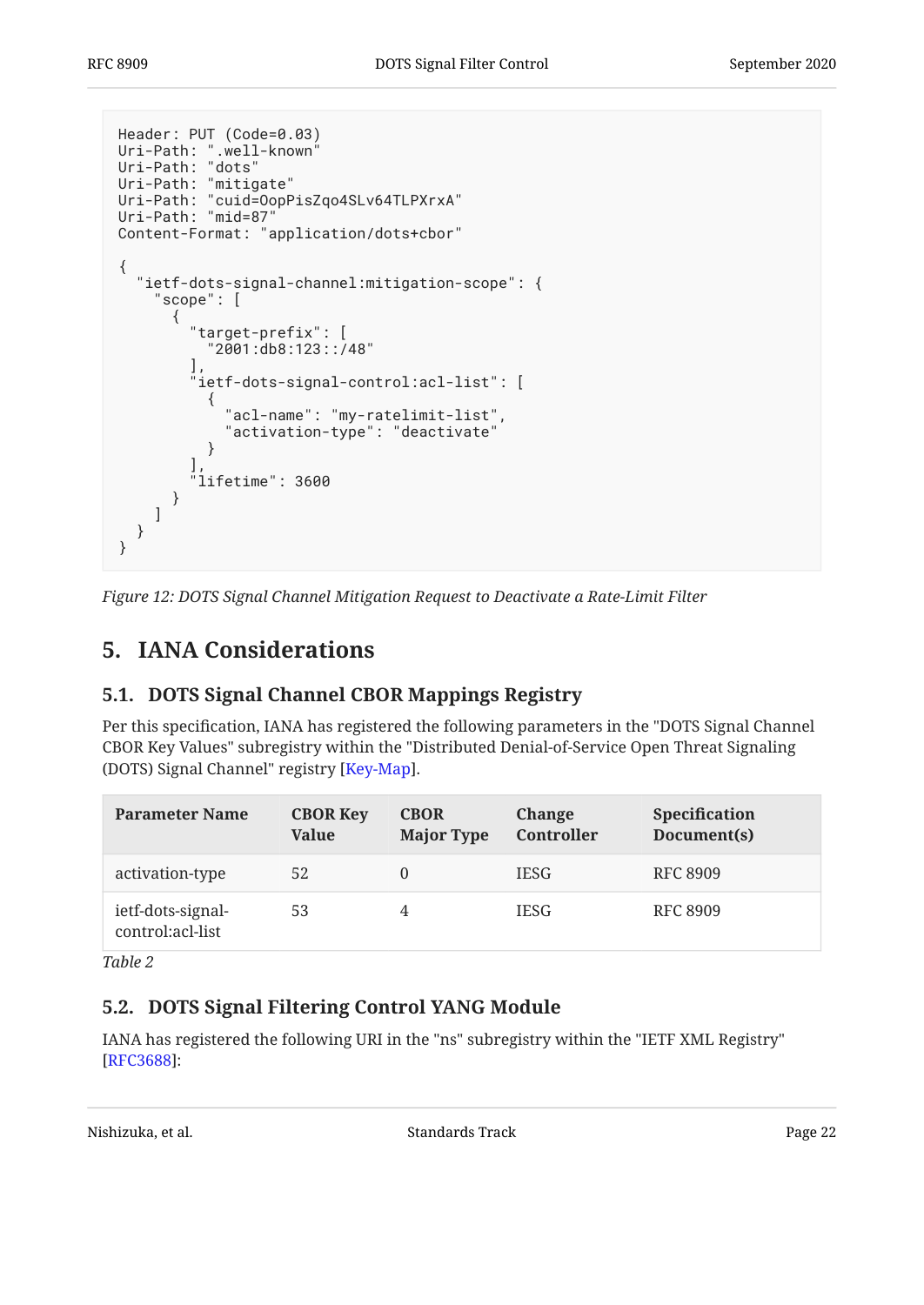URI: urn:ietf:params:xml:ns:yang:ietf-dots-signal-control Registrant Contact: The IESG. XML: N/A; the requested URI is an XML namespace.

IANA has registered the following YANG module in the "YANG Module Names" subregistry [[RFC6020\]](#page-23-12) within the "YANG Parameters" registry.

Name: ietf-dots-signal-control Namespace: urn:ietf:params:xml:ns:yang:ietf-dots-signal-control Maintained by IANA: N Prefix: dots-control Reference: RFC 8909

### <span id="page-22-0"></span>**[6. Security Considerations](#page-22-0)**

The security considerations for the DOTS signal channel protocol are discussed in [Section 10](https://www.rfc-editor.org/rfc/rfc8782#section-10) of [[RFC8782\]](#page-23-2), while those for the DOTS data channel protocol are discussed in [Section 10](https://www.rfc-editor.org/rfc/rfc8783#section-10) of [[RFC8783\]](#page-23-3). The following discusses the security considerations that are specific to the DOTS signal channel extension defined in this document.

This specification does not allow the creation of new filtering rules, which is the responsibility of the DOTS data channel. DOTS client domains should be adequately prepared prior to an attack, e.g., by creating filters that will be activated on demand when an attack is detected.

A DOTS client is entitled to access only the resources it creates. In particular, a DOTS client can not tweak filtering rules created by other DOTS clients of the same DOTS client domain. As a reminder, DOTS servers must associate filtering rules with the DOTS client that created these resources. Failure to ensure such association by a DOTS server will have severe impact on DOTS client domains.

A compromised DOTS client can use the filtering control capability to exacerbate an ongoing attack. Likewise, such a compromised DOTS client may abstain from reacting to an ACL conflict notification received from the DOTS server during attacks. These are not new attack vectors, but variations of threats discussed in [\[RFC8782](#page-23-2)] and [[RFC8783\]](#page-23-3). DOTS operators should carefully monitor and audit DOTS agents to detect misbehaviors and deter misuses.

### <span id="page-22-2"></span><span id="page-22-1"></span>**[7. References](#page-22-1)**

#### **[7.1. Normative References](#page-22-2)**

<span id="page-22-3"></span>**[RFC2119]** Bradner, S., "Key words for use in RFCs to Indicate Requirement Levels", BCP 14, RFC 2119, DOI 10.17487/RFC2119, March 1997, <[https://www.rfc-editor.org/info/](https://www.rfc-editor.org/info/rfc2119) . [rfc2119>](https://www.rfc-editor.org/info/rfc2119)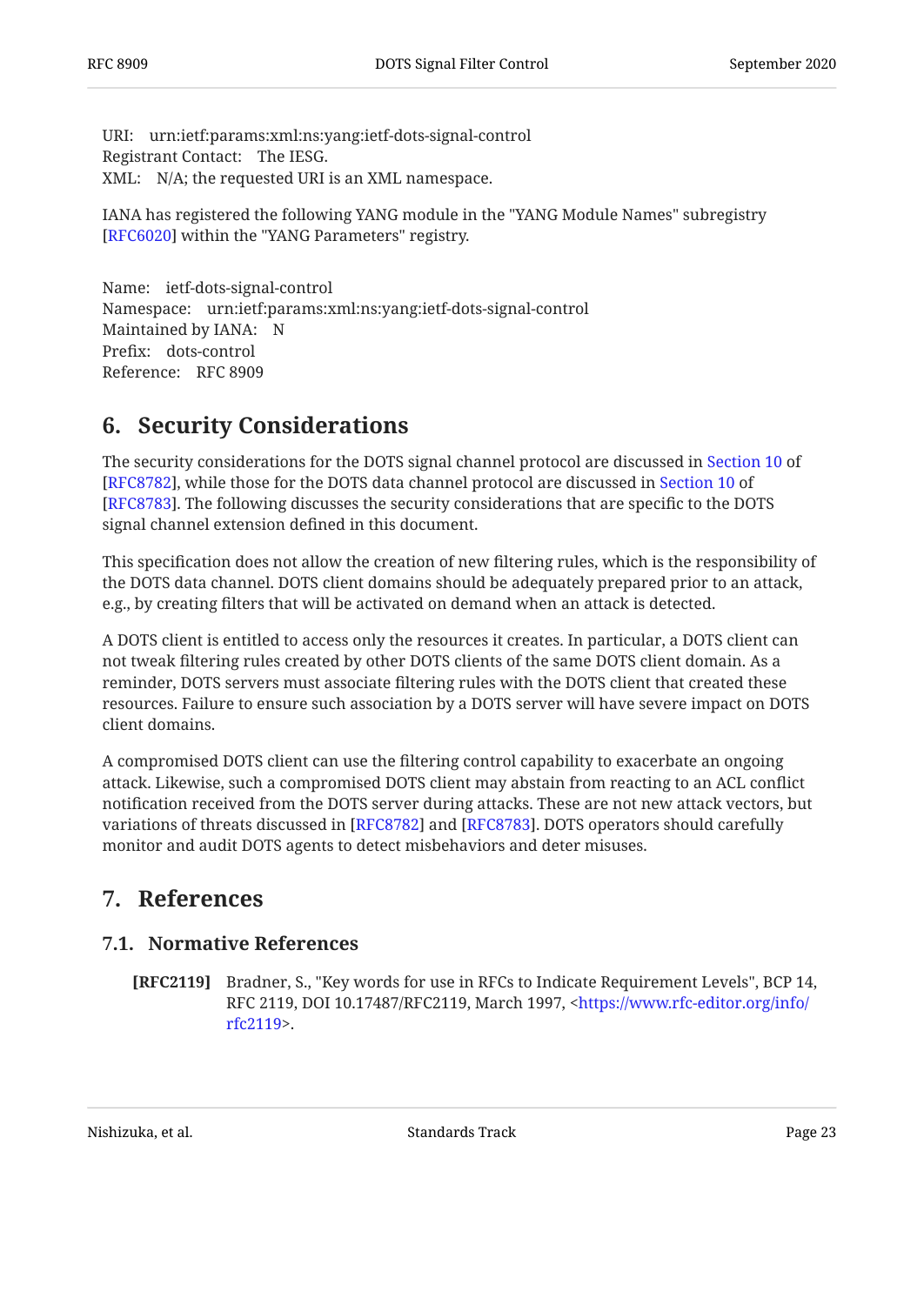- <span id="page-23-11"></span>**[RFC3688]** Mealling, M., "The IETF XML Registry", BCP 81, RFC 3688, DOI 10.17487/RFC3688, January 2004, <https://www.rfc-editor.org/info/rfc3688>.
- <span id="page-23-12"></span>**[RFC6020]** , Bjorklund, M., Ed. "YANG - A Data Modeling Language for the Network Configuration Protocol (NETCONF)", RFC 6020, DOI 10.17487/RFC6020, October 2010, <https://www.rfc-editor.org/info/rfc6020>.
- <span id="page-23-8"></span>**[RFC7950]** Bjorklund, M., Ed., "The YANG 1.1 Data Modeling Language", RFC 7950, DOI 10.17487/RFC7950, August 2016, <https://www.rfc-editor.org/info/rfc7950>.
- <span id="page-23-6"></span>**[RFC8174]** Leiba, B., "Ambiguity of Uppercase vs Lowercase in RFC 2119 Key Words", BCP 14, RFC 8174, DOI 10.17487/RFC8174, May 2017, [<https://www.rfc-editor.org/info/](https://www.rfc-editor.org/info/rfc8174) . [rfc8174>](https://www.rfc-editor.org/info/rfc8174)
- <span id="page-23-2"></span>**[RFC8782]** , Reddy.K, T., Ed., Boucadair, M., Ed., Patil, P., Mortensen, A., and N. Teague Specification", RFC 8782, DOI 10.17487/RFC8782, May 2020, [<https://www.rfc-](https://www.rfc-editor.org/info/rfc8782). [editor.org/info/rfc8782>](https://www.rfc-editor.org/info/rfc8782) "Distributed Denial-of-Service Open Threat Signaling (DOTS) Signal Channel
- <span id="page-23-3"></span>**[RFC8783]** Boucadair, M., Ed. and T. Reddy.K, Ed., "Distributed Denial-of-Service Open , , Threat Signaling (DOTS) Data Channel Specification" RFC 8783 DOI 10.17487/ RFC8783, May 2020, [<https://www.rfc-editor.org/info/rfc8783](https://www.rfc-editor.org/info/rfc8783)>.

#### <span id="page-23-0"></span>**[7.2. Informative References](#page-23-0)**

- <span id="page-23-10"></span><span id="page-23-9"></span><span id="page-23-7"></span><span id="page-23-5"></span><span id="page-23-4"></span><span id="page-23-1"></span>**[DOTS-ARCH]** Mortensen, A., Reddy.K, T., Andreasen, F., Teague, N., and R. Compton, , "Distributed-Denial-of-Service Open Threat Signaling (DOTS) Architecture" Work in Progress, Internet-Draft, draft-ietf-dots-architecture-18, 6 March 2020, . [<https://tools.ietf.org/html/draft-ietf-dots-architecture-18](https://tools.ietf.org/html/draft-ietf-dots-architecture-18)>
	- **[INTEROP]** Nishizuka, K., Shallow, J., and L. Xia, "DOTS Interop test report, IETF 103 Hackathon", November 2018, <[https://datatracker.ietf.org/meeting/103/materials/](https://datatracker.ietf.org/meeting/103/materials/slides-103-dots-interop-report-from-ietf-103-hackathon-00) . [slides-103-dots-interop-report-from-ietf-103-hackathon-00>](https://datatracker.ietf.org/meeting/103/materials/slides-103-dots-interop-report-from-ietf-103-hackathon-00)
	- **[Key-Map]** IANA, "Distributed Denial-of-Service Open Threat Signaling (DOTS) Signal Channel", [<https://www.iana.org/assignments/dots](https://www.iana.org/assignments/dots)>.
	- **[RFC7951]** Lhotka, L., "JSON Encoding of Data Modeled with YANG", RFC 7951, DOI 10.17487/RFC7951, August 2016, [<https://www.rfc-editor.org/info/rfc7951](https://www.rfc-editor.org/info/rfc7951)>.
	- **[RFC8340]** Bjorklund, M. and L. Berger, Ed., "YANG Tree Diagrams", BCP 215, RFC 8340, DOI 10.17487/RFC8340, March 2018, <https://www.rfc-editor.org/info/rfc8340>.
	- **[RFC8612]** , Mortensen, A., Reddy, T., and R. Moskowitz "DDoS Open Threat Signaling (DOTS) Requirements", RFC 8612, DOI 10.17487/RFC8612, May 2019, [<https://www.rfc-](https://www.rfc-editor.org/info/rfc8612). [editor.org/info/rfc8612>](https://www.rfc-editor.org/info/rfc8612)